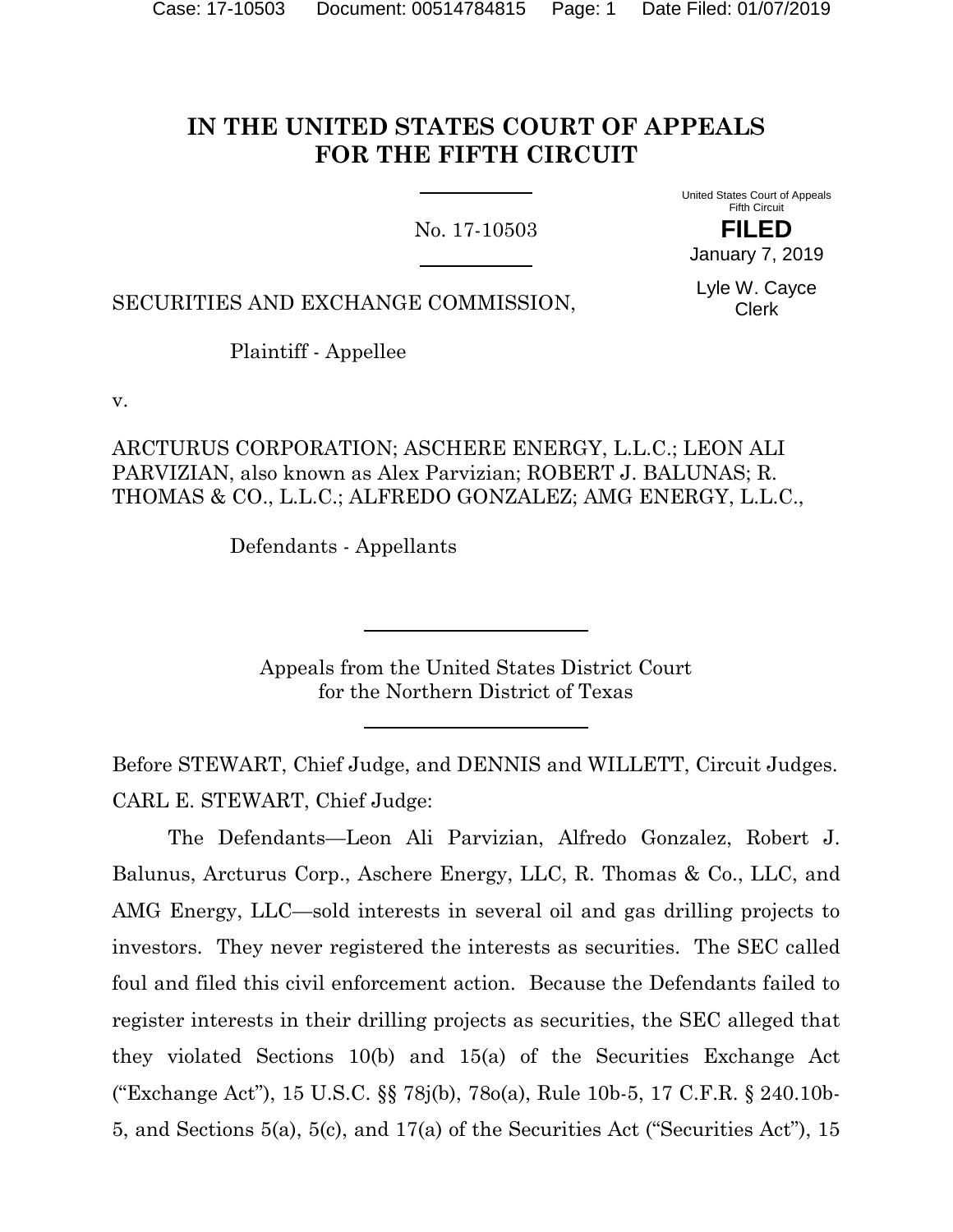U.S.C. §§ 77e(a), 77e(c), 77q(a). After roughly a year and a half of discovery, both parties filed motions for summary judgment. The district court granted the SEC's motion, holding that the oil and gas interests qualified as securities. The Defendants now appeal. Because the Defendants raised significant issues of material fact, we reverse the district court's decision and remand for trial.

### **I. FACTUAL AND PROCEDURAL BACKGROUND**

This case involves seven defendants, three individuals—Leon Ali Parvizian, Alfredo Gonzalez, and Robert J. Balunus—and four companies— Arcturus Corp., Aschere Energy, LLC, R. Thomas & Co., LLC, and AMG Energy, LLC. Parvizian started three of the companies—Arcturus, Aschere, and AMG. He was also primarily responsible for running Arcturus and Aschere. Parvizian also founded AMG, but passed management on to Gonzalez, who has served as president since 2010. Balunus started and managed R. Thomas.

The Defendants offered and sold interests in six oil and gas drilling projects. Each project had a managing venturer that supervised and managed the day-to-day operations. The managing venturer also earned management fees paid by the project. Together, Arcturus and Aschere were the managing venturers of all six projects—Arcturus managed four, and Aschere managed two. (We refer to Arcturus and Aschere, collectively, as the "Managers.")

While Arcturus and Aschere managed the drilling projects, R. Thomas and AMG were primarily responsible for marketing and selling interests in the projects. Neither company controlled or operated the drilling projects beyond marketing, and neither company registered as a broker.

R. Thomas entered into a consulting agreement with Aschere. Under the agreement, R. Thomas earned a 12% commission on each new investor it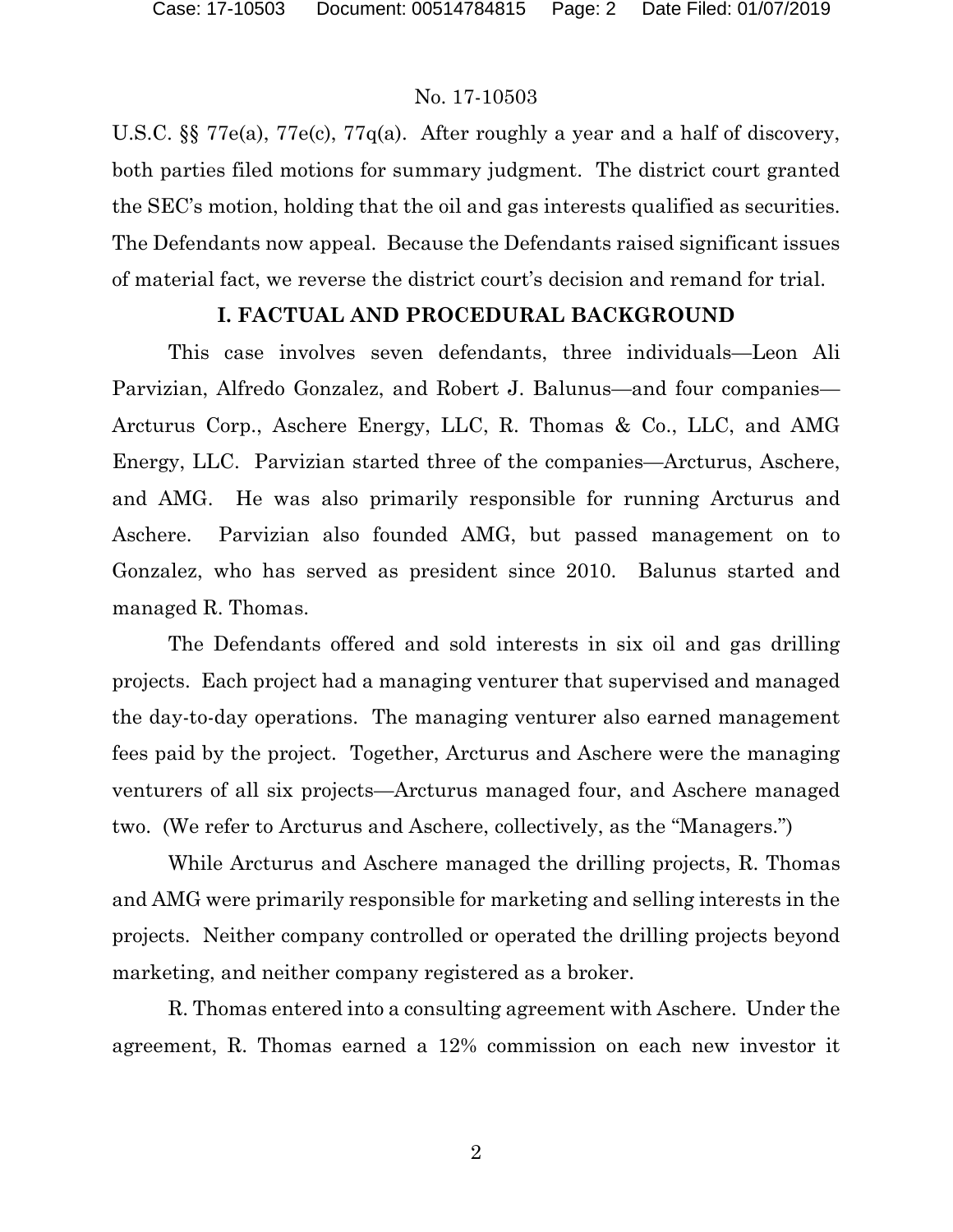### No. 17-10503

introduced to the drilling projects.<sup>1</sup> AMG had a similar consulting agreement with Aschere, under which it offered and sold interests in all six joint ventures in exchange for \$500 per week for each AMG employee and a 12% commission on each venture unit sold.

When the Defendants were selling interests in the drilling projects, they sought investors through a nationwide cold-calling campaign. Potential investors came from a lead list that Parvizian purchased. If a potential investor expressed interest, the Defendants distributed five primary signing documents: (1) a Confidential Information Memorandum ("CIM"), which gave a detailed overview of the drilling project; (2) a copy of the Joint Venture Agreement ("JVA"), which laid out the contractual rights and duties of each party; (3) a screening questionnaire, which asked various questions about the investor's education, investing history, and experience; (4) a Private Placement Memorandum ("PPM"), which was an advertising brochure for each drilling project with geological information, pricing, and potential returns; and (5) a subscription agreement, which served as the investor's application. After signing these various documents, investors could then join a drilling project.

The drilling projects were split into multiple stages. First, in the capitalization stage, the Defendants sought investors for each individual drilling project. According to the signing documents, investors collectively would pay a fixed price for a "Turnkey Drilling Contract." The Manager of the drilling project would then use those funds to purchase a working interest in a prospect well, which would entitle it to drill, test, and complete the well. The working interest also entitled the project to a share of the well's net revenue.

<span id="page-2-0"></span><sup>&</sup>lt;sup>1</sup> We refer to the joint venturers as "investors." This is only for convenience and does not reflect a legal judgment.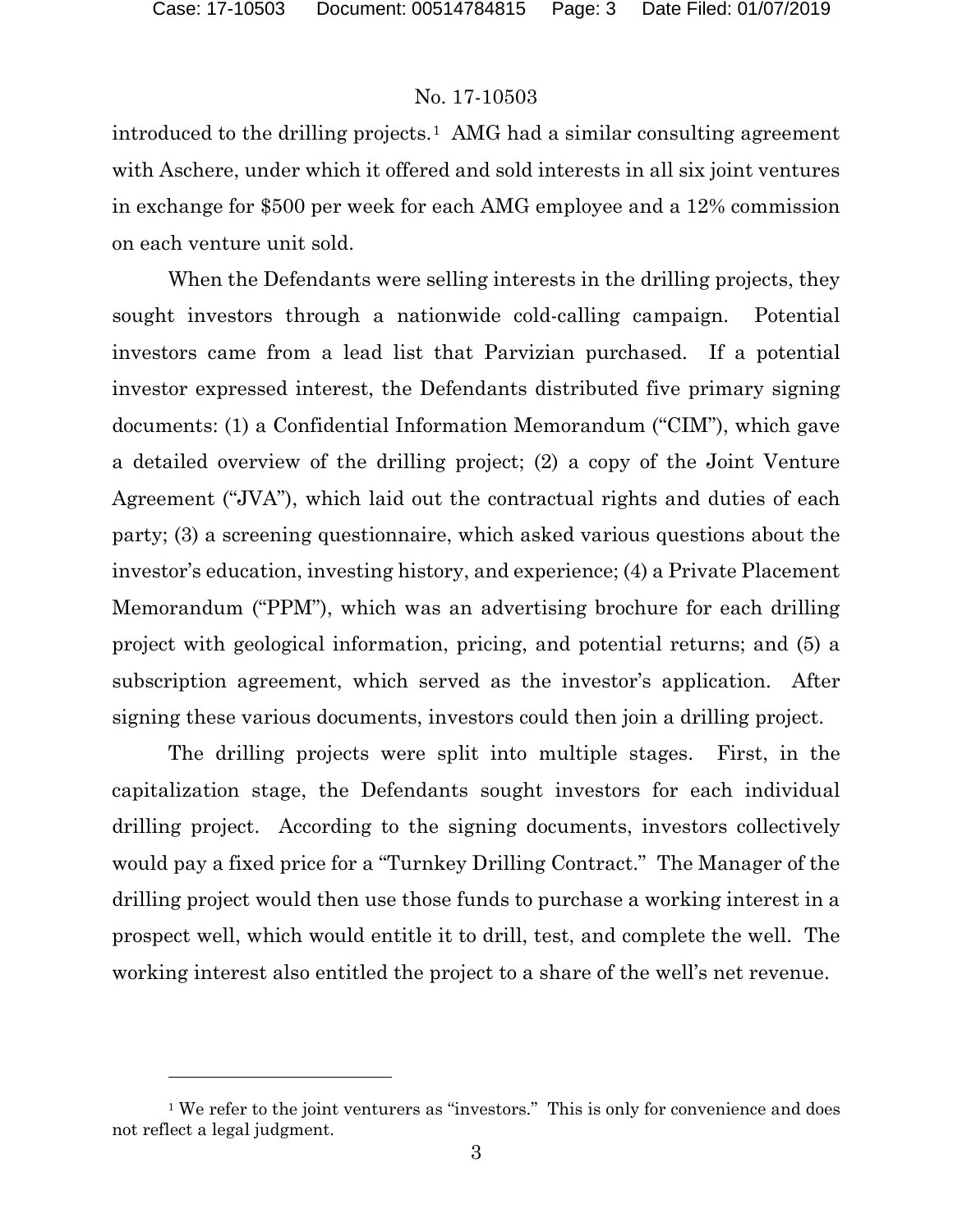### No. 17-10503

After capitalization, the drilling project would begin initial operations. Initial operations included the drilling and testing of the prospect well. The Manager of each drilling project was responsible for the initial operations. Aschere, for example, was responsible for managing the initial operations of the Conlee well. To complete the initial operations, the Manager would take the investors' funds and subcontract with a drilling operator who would drill and test the well. The operator for each project was identified in the corresponding CIM.

After drilling and testing the well, the Managers would recommend whether or not to complete the well.<sup>2</sup> The investors would then vote on the recommendation. If the investors voted in favor, then they would all be required to pay a completion assessment, which covered the cost of entering into a "Turnkey Completion Contract." If an investor did not pay the completion assessment, he abandoned his interest in the well, did not pay any further assessments, and had no right to any revenue.

After completion, the investors could elect, at the Manager's recommendation, to engage in special operations. Special operations could include drilling deeper, fracking, or completing additional zones in the well. These operations were subject to special assessments. The investors could also choose to engage in additional operations, which were subject to additional assessments.

In December 2013, the SEC filed this civil enforcement action, alleging that the Defendants violated Section 5(a) and (c) of the Securities Act and Section 17(a) of the Exchange Act. The SEC argued that interests in these drilling projects qualified as securities, and the Defendants tried to avoid

<span id="page-3-0"></span><sup>&</sup>lt;sup>2</sup> "In simple terms, [completing a well means] the gas well moves from construction to extraction phases." JAMES T. O'REILLY, THE LAW OF FRACKING § 6:9 (2018). This process usually includes placing equipment into the well and drawing out oil or gas.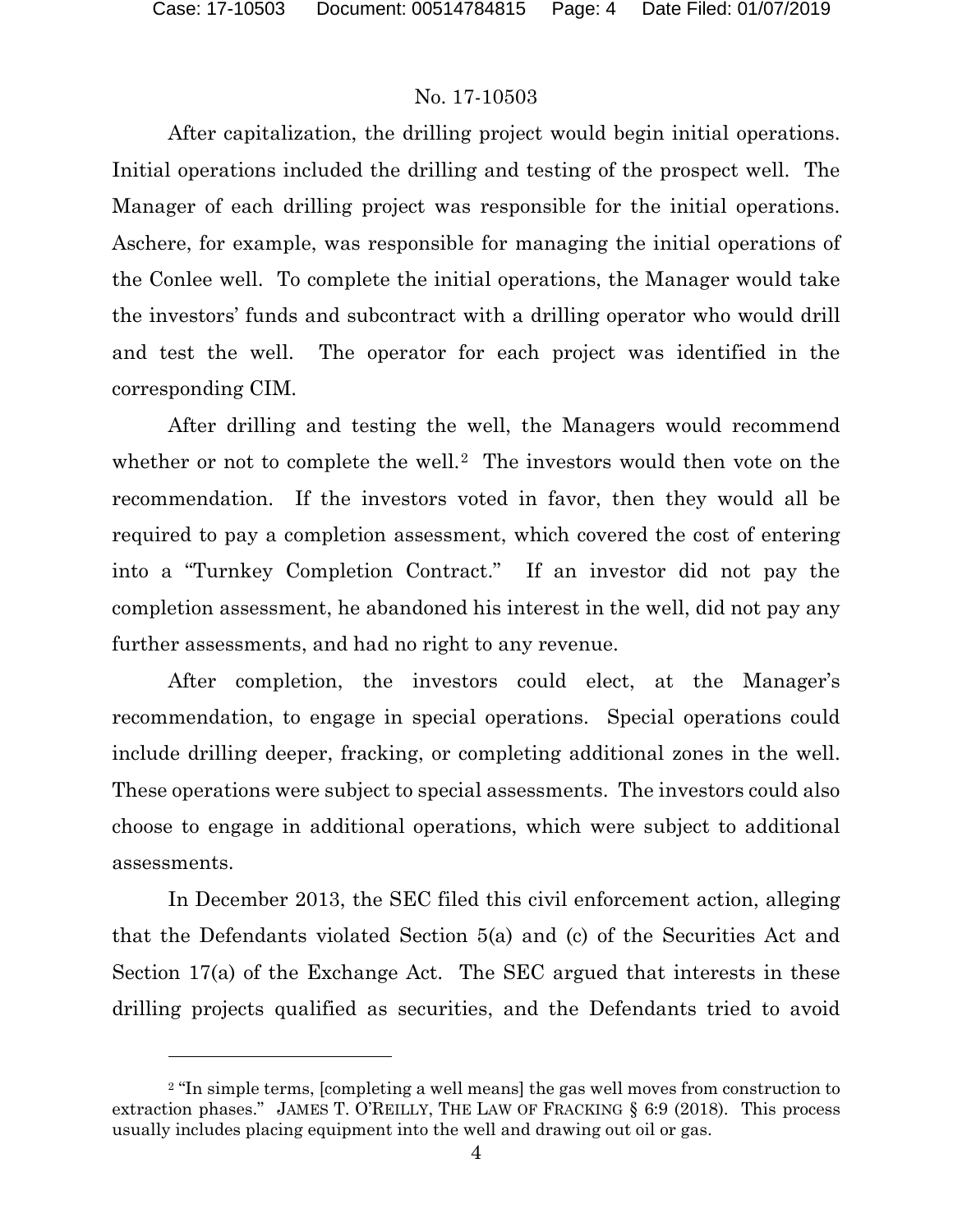federal securities laws by calling the projects joint ventures and labeling the investors as partners. The Defendants argued that the projects were joint ventures because the investors had powers, rights, and management obligations. Both parties filed motions for summary judgment, and the district court granted the SEC's motion.

The district court held that interests in the drilling projects were sold as securities pursuant to *SEC v. W.J. Howey Co.*, 328 U.S. 293 (1946). The parties agreed that only one factor from *Howey* was in dispute—whether the investors expected to profit "solely from the efforts of" the Defendants. This factor is governed by *Williamson v. Tucker*, 645 F.2d 404 (5th Cir. 1981), which sets out three factors for determining whether investors expect to profit solely from third-party efforts. The drilling interests qualified as securities for three main reasons, which correspond to the three factors in *Williamson*. First, the district court held that the investors had no real power to control the venture. Despite having some powers in the JVAs, the court held that these powers were illusory because the investors had no way of contacting each other, and the Defendants would not provide contact information. Without the ability to communicate, they could not amass the votes they needed to control the drilling projects.

Second, the court held that the investors were inexperienced and lacked expertise in the oil and gas field. The investors lacked experience, according to the district court, because the Defendants marketed their drilling interests through a broad cold-calling campaign. The investors were also forced to rely on the Defendants to acquire all of their information.

Third, the court held that the investors were reliant on the Defendants. The Defendants controlled all of the investors' assets, and a replacement manager could not access those assets—only the Defendants could. The investors also relied on the Defendants for all of their information.

5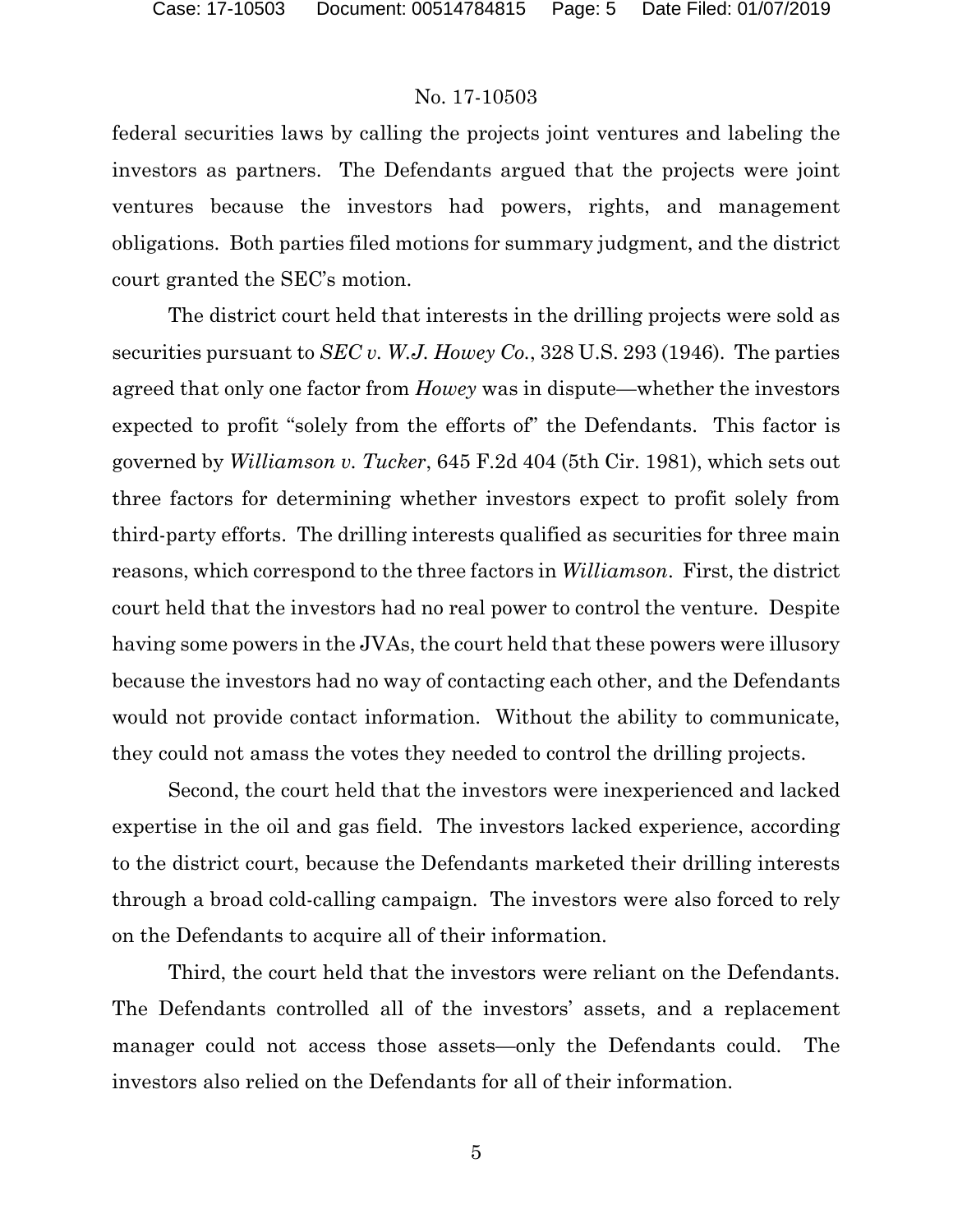### No. 17-10503

### **II. DISCUSSION**

This court reviews a district court's grant of summary judgment de novo, using the same legal standard as the district court. *Turner v. Baylor Richardson Med. Ctr.*, 476 F.3d 337, 343 (5th Cir. 2007). Summary judgment is appropriate where there is no genuine issue of material fact and the parties are entitled to judgment as a matter of law. *Id.* All reasonable inferences must be drawn in favor of the nonmovant, but "a party cannot defeat summary judgment with conclusory allegations, unsubstantiated assertions, or only a scintilla of evidence." *Id.* (internal quotation marks omitted).

Under Section 5 of the Securities Act, it is "unlawful for any person, directly or indirectly" to use interstate commerce to offer to sell "any security" unless the person has filed a "registration statement" for the security.<sup>3</sup> 15 U.S.C. § 77e(c). The Securities Act broadly defines the term security to include a long list of financial instruments, including "investment contracts," the type of security at issue here. *See* 15 U.S.C. § 77b(a)(1). While Congress defined the term "security," it left it to the courts to define the term "investment contract." In *Howey*, the Supreme Court did exactly that and developed a "flexible" test for determining whether an investment contract qualifies as a security:

[A]n investment contract for purposes of the Securities Act means a contract, transaction or scheme whereby a person invests his money in a common enterprise and is led to expect profits solely from the efforts of the promoter or a third party . . . .

*Howey*, 328 U.S. at 298-99. Distilled to its elements, an investment contract qualifies as a security if it meets three requirements: "(1) an investment of money; (2) in a common enterprise; and (3) on an expectation of profits to be

<span id="page-5-0"></span><sup>&</sup>lt;sup>3</sup> It is undisputed that the Defendants never filed a registration statement for the interests in their drilling projects.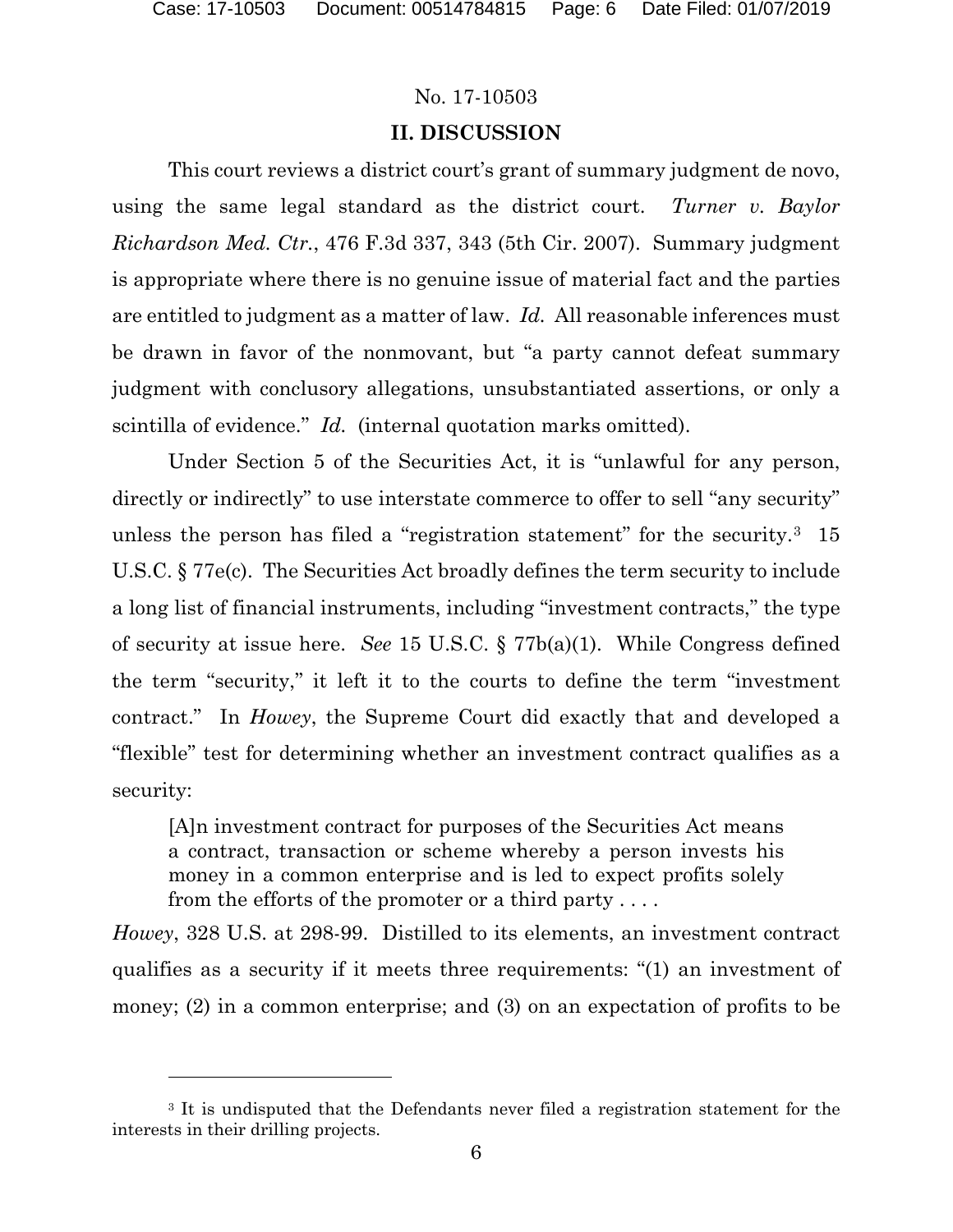### No. 17-10503

derived solely from the efforts of individuals other than the investor." *Williamson*, 645 F.2d at 417-18 (citing *SEC v. Koskot Int'l, Inc.*, 497 F.2d 473 (5th Cir. 1974)).

When applying this test, courts should disregard "legal formalisms" and, instead, focus on the substance of the deal—"the economics of the transaction under investigation." *Reves v. Ernst & Young*, 494 U.S. 56, 61 (1990). Even though certain contracts might "superficially resemble private commercial transactions" and lack "the formal attributes of a security," they still can qualify as securities. *Youmans v. Simon*, 791 F.2d 341, 345 (5th Cir. 1986)

Here, the parties do not contest that the drilling interests met the first two *Howey* factors.[4](#page-6-0) The primary issue is whether the drilling interests satisfied the third factor—whether the investors expected to profit "solely from the efforts of" the Managers.

When determining whether investors expect to rely "solely on the efforts of others," courts construe the term "solely" "in a flexible manner, not in a literal sense." *Youmans*, 791 F.2d at 345. And for good reason. If courts interpreted "solely" in a literal way, a party could "evade liability" merely by parceling "out [minor] duties to investors." *Id.* at 345-46. To prevent this possibility, courts find the third *Howey* factor met if "the efforts made by those other than the investor are the undeniably significant ones, those essential managerial efforts which affect the failure or success of the enterprise." *Williamson*, 645 F.2d at 418. Even though an investor might retain "substantial theoretical control," courts look beyond formalities and examine

<span id="page-6-0"></span><sup>4</sup> Gonzalez states, in one sentence, that none of the *Howey* factors were satisfied, but his brief is dedicated solely to the third factor. Because he did not provide any support for his argument, he waived it. *United States v. Upton*, 91 F.3d 677, 684 n.10 (5th Cir. 1996) ("[C]laims made without citation to authority or references to the record are considered abandoned on appeal.").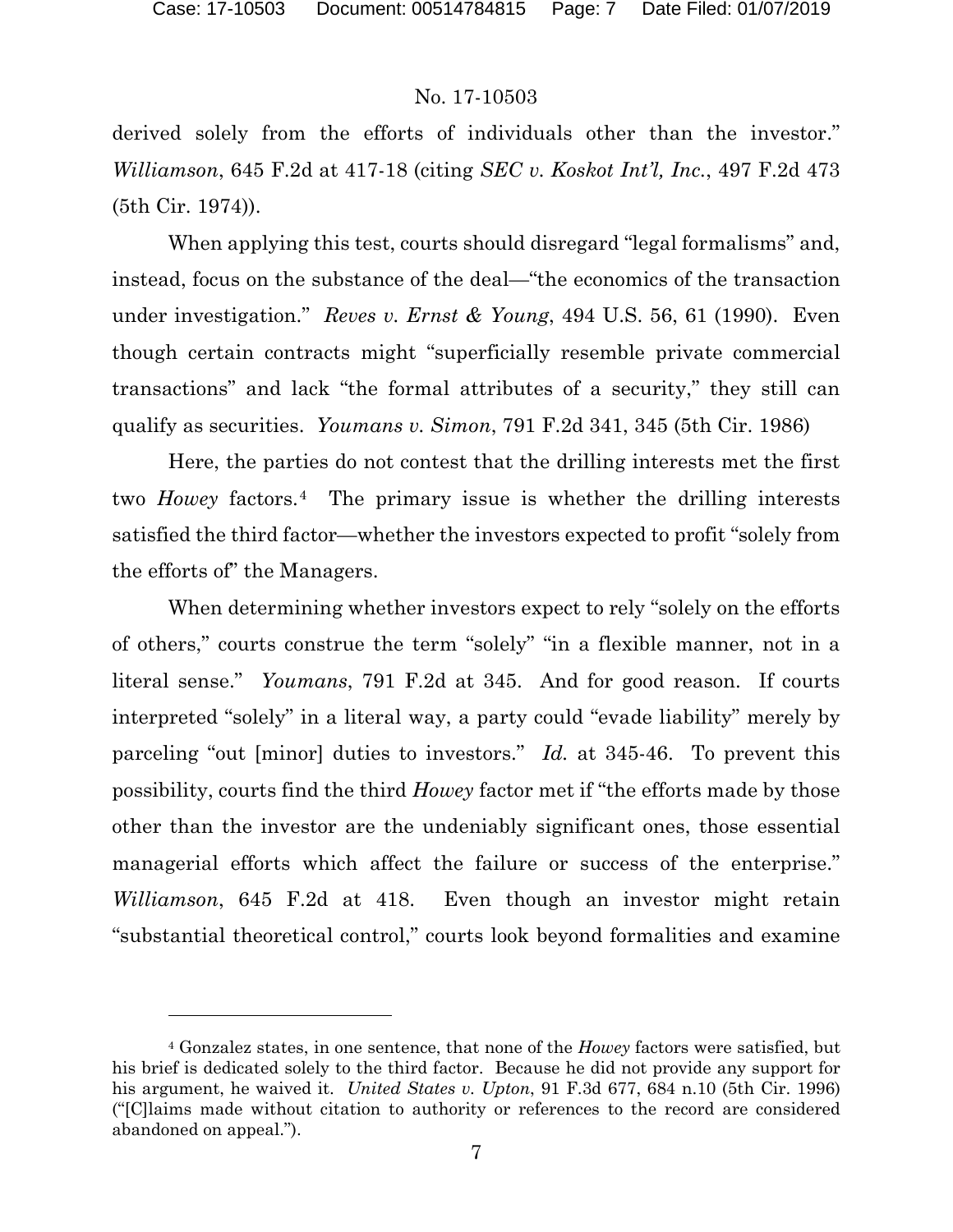# No. 17-10503

whether investors, in fact, can and do utilize their powers. *Affco Invs. 2001, LLC v. Proskauer Rose, L.L.P.*, 625 F.3d 185, 190 (5th Cir. 2010).

Here, the court must apply these general principles to a partnership.<sup>[5](#page-7-0)</sup> Interests in a partnership can satisfy the third *Howey* factor and qualify as an "investment contract." But not all partnerships qualify. For example, partners in a general partnership can guard "their own interests" with their "inherent powers" and do not need protection from securities laws—they can "act on behalf of the partnership"; "bind their partners by their actions"; "dissolve the partnership"; and "are personally liable for all liabilities of the partnership." *Youmans*, 791 F.2d at 346. General partners are, in short, "entrepreneurs, not investors." *Id.* Accordingly, general partnership interests typically do not qualify as securities. *Id.* And a litigant trying to prove otherwise must overcome the "strong presumption" that "a general partnership . . . is not a security." *Nunez v. Robin*, 415 F. App'x 586, 589 (5th Cir. 2011) (per curiam) (unpublished) (quoting *Youmans*, 791 F.2d at 346); *see also Youmans*, 791 F.2d at 346 ("A party seeking to prove the contrary must bear a heavy burden of proof.").

Limited partners are different. Unlike general partners, limited partners lack significant powers—their "liability for the partnership is limited to the amount of their investment"; "[t]hey cannot ordinarily dissolve the partnership . . . [or] bind other partners"; and "they have little or no authority to take an active part in the management of the partnership." *Youmans*, 791 F.2d at 346. Without any significant powers, a limited partner is like "a stockholder in a corporation." *Id.* As a result, "limited partnership interests

<span id="page-7-0"></span><sup>5</sup> This court applies the same analysis to partnerships and joint ventures. *Youmans*, 791 F.2d at 346 n.2 ("Our discussion of partnerships applies with equal force to joint ventures since this kind of business investment device is the same for purposes of the federal securities laws.").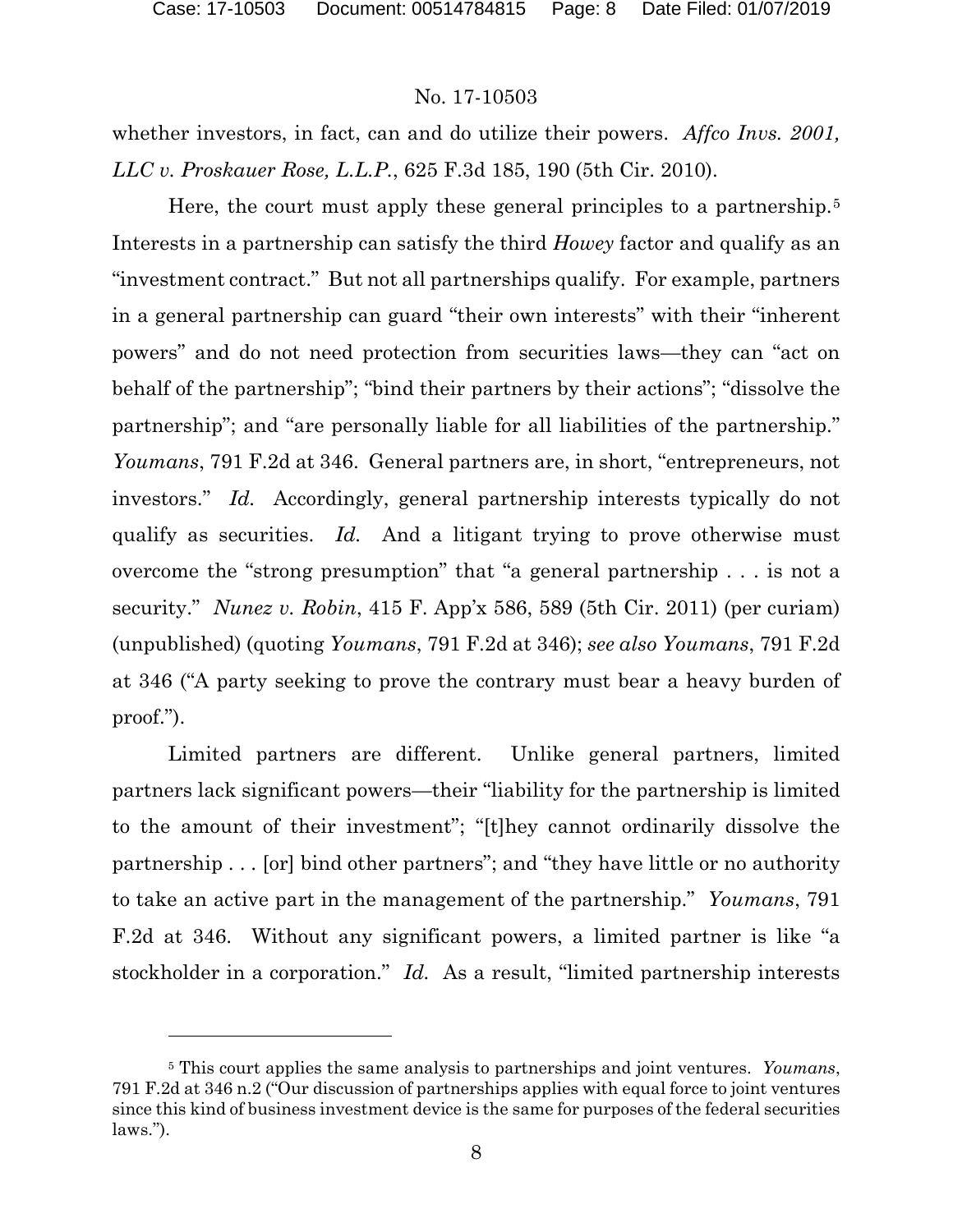may be considered a security." *Id.* (citing *Sibel v. Scott*, 725 F.2d 995, 998 (5th Cir.), *cert. denied*, 467 U.S. 1242 (1984)).

While we typically employ a "strong presumption" that "a general partnership . . . is not a security," *Nunez*, 415 F. App'x at 589 (quoting *Youmans*, 791 F.2d at 346), we have noted that even general partners can lack managerial powers. Labeling a partnership as general or limited does not always reflect what really matters: the division of power among the partners. While general partners usually have an array of ways to influence the partnership, partnership documents or other barriers sometimes curtail their power. Under these circumstances, even a general partnership interest can qualify as a security.

To guide courts in applying the third *Howey* factor to these in-between situations, this court set forth the three *Williamson* factors—the primary source of contention here. These factors flesh out situations where investors depend on a third-party manager for their investment's success, and each factor is sufficient to satisfy the third *Howey* factor. Under the *Williamson* factors, a partner is dependent solely on the efforts of a third-party manager when:

(1) an agreement among the parties leaves so little power in the hands of the partner or venturer that the arrangement in fact distributes power as would a limited partnership; or (2) the partner or venturer is so inexperienced and unknowledgeable in business affairs that he is incapable of intelligently exercising his partnership or venture powers; or (3) the partner or venturer is so dependent on some unique entrepreneurial or managerial ability of the promoter or manager that he cannot replace the manager of the enterprise or otherwise exercise meaningful partnership or venture powers.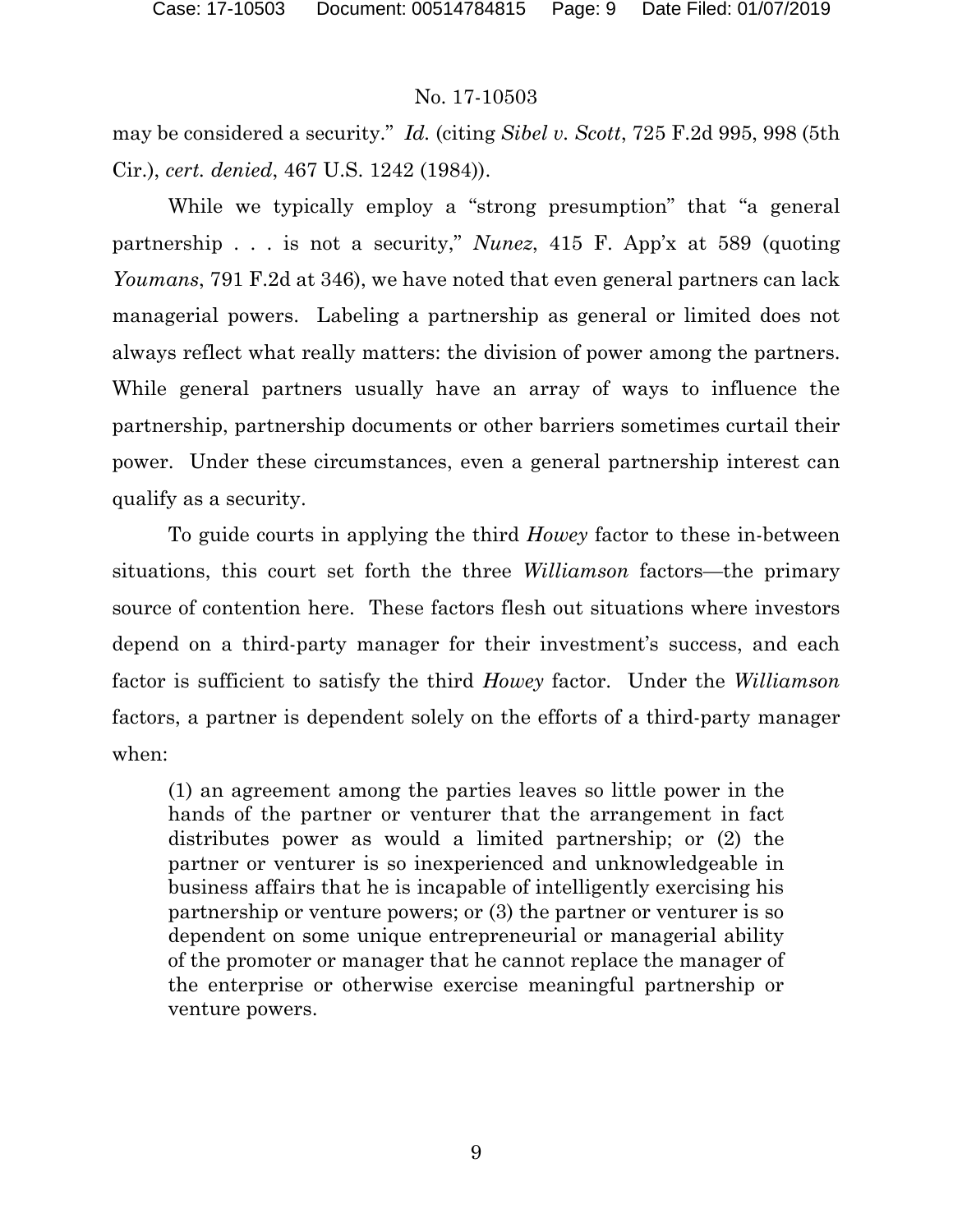### No. 17-10503

*Williamson*, 645 F.2d at 424.<sup>6</sup> Courts, however, are not limited to these three factors—other factors could "also give rise to such a dependence on the promoter or manager that the exercise of partnership powers would be effectively precluded." *Id.* at 424 n.15. But regardless of which factor is at issue, a party can only prove one of the *Williamson* factors by looking to the unique facts of the arrangement at issue. Differently put, a party faces a "factual burden" when proving one of the *Williamson* factors. *Id.* at 425.

### A. THE FIRST *WILLIAMSON* FACTOR

The first *Williamson* factor is whether the drilling projects left the investors so little power "that the arrangement in fact distributes power as would a limited partnership." *Id.* at 424. In determining whether an arrangement deprives investors of power, courts look to two sources of evidence. First, courts look to the legal documents setting up the arrangement to see if investors were given formal powers. *See, e.g.*, *id.* (looking to the "partnership agreement" to see if partners were given power). Second, courts examine how the arrangement functioned in practice, which includes looking for barriers to investors using their powers. *See, e.g.*, *Nunez*, 415 F. App'x at 590 (looking to the fact that an investor exercised power over the partnership's finances); *Long v. Shultz Cattle Co.*, 881 F.2d 129, 134 (5th Cir. 1989) (crediting the jury's conclusion that investors, in practice, followed the manager's

<span id="page-9-0"></span><sup>6</sup> A number of other circuits have adopted the *Williamson* factors as a way to analyze the third *Howey* factor. *See, e.g.*, *SEC v. Shields*, 744 F.3d 633, 644 (10th Cir. 2014) (adopting the *Williamson* factors); *United States v. Leonard*, 529 F.3d 83, 90-91 (2d Cir. 2008) (same); *SEC v. Merch. Capital, LLC*, 483 F.3d 747, 755-56 (11th Cir. 2007) (same); *Stone v. Kirk*, 8 F.3d 1079, 1086 (6th Cir. 1993) (same); *Koch v. Hankins*, 928 F.2d 1471, 1477-81 (9th Cir. 1991) (same); *Rivanna Trawlers Unlimited v. Thompson Trawlers, Inc.*, 840 F.2d 236, 241 (4th Cir. 1988) (same).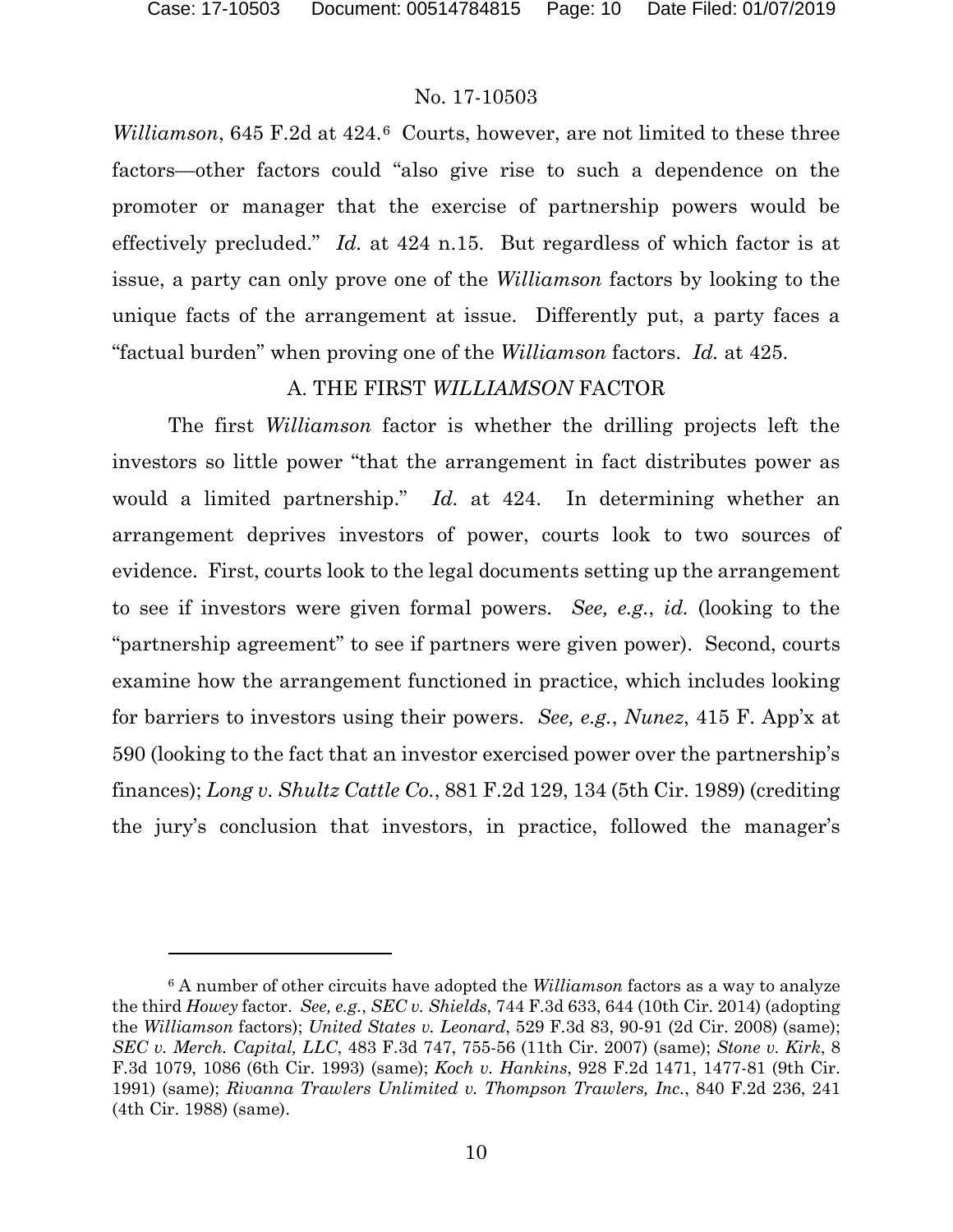### No. 17-10503

recommendations). How the arrangement functioned is typically the most important indication of whether investors had power.[7](#page-10-0)

Here, this factor turns on six critical disputes—(1) the Managers' formal powers as compared to the investors' formal powers; (2) whether the investors exercised their formal powers; (3) the voting structure of the drilling projects; (4) information available to the investors; (5) communication among the investors; and (6) the number of investors. All these factors go towards determining whether the investors had power to control the drilling projects.

1. The Managers' and Investors' Formal Powers

Arcturus and Aschere did possess a significant amount of power. First, and most significantly, the JVAs make clear that they had the power to control "the day-to-day Operations" of the drilling projects. The JVAs defined "Operations" broadly as any activity related to acquiring, drilling, testing, completing, equipping, or otherwise working on the prospect well. The ability to control the daily "Operations" also came with "full and plenary power" to, among other things, (1) retain operators to drill and complete wells, (2) conduct

<span id="page-10-0"></span><sup>7</sup> Gonzalez dedicates much of his brief to arguing that the district court erred by looking to post-investment conduct when it was determining the expectations of the parties at the time they entered the drilling investment contracts. This argument is unpersuasive. First, a recent opinion by this court explicitly held that post-investment conduct is relevant to determining the expectations of the parties at the time they entered the contract. *See SEC v. Sethi*, No. 17-41022, 2018 WL 6322153, at \*3 n.3 (5th Cir. Dec. 4, 2018). Second, other circuits allow courts to look at "post-investment conduct." *Shields*, 744 F.3d at 646; *see also Merch. Capital*, 483 F.3d at 760; *Koch*, 928 F.2d at 1478 (looking to the "practical possibility of the investors exercising the powers they possessed pursuant to the partnership agreements."). Third, even before the explicit holding in *Sethi*, this court, in nearly every case, did in fact analyze post-investment activity. *See, e.g.*, *Nunez*, 415 F. App'x at 590 (looking to the fact that the investor exercised power over the partnership's finances); *Long*, 881 F.2d at 134 (crediting the jury's conclusion that investors followed the manager's recommendations); *Youmans*, 791 F.2d at 347 (directing the trial court on remand to further develop the "practical application" of the relevant contract provisions). Fourth, Gonzalez cites no cases in support of his position—all his cited cases either (1) hold exactly the opposite of what he argues, or (2) are distinguishable because they address situations where investors delegated power to a manager after forming the initial contract. *See, e.g.*, *Holden v. Hagopian*, 978 F.2d 1115, 1119 n.6 (9th Cir. 1992).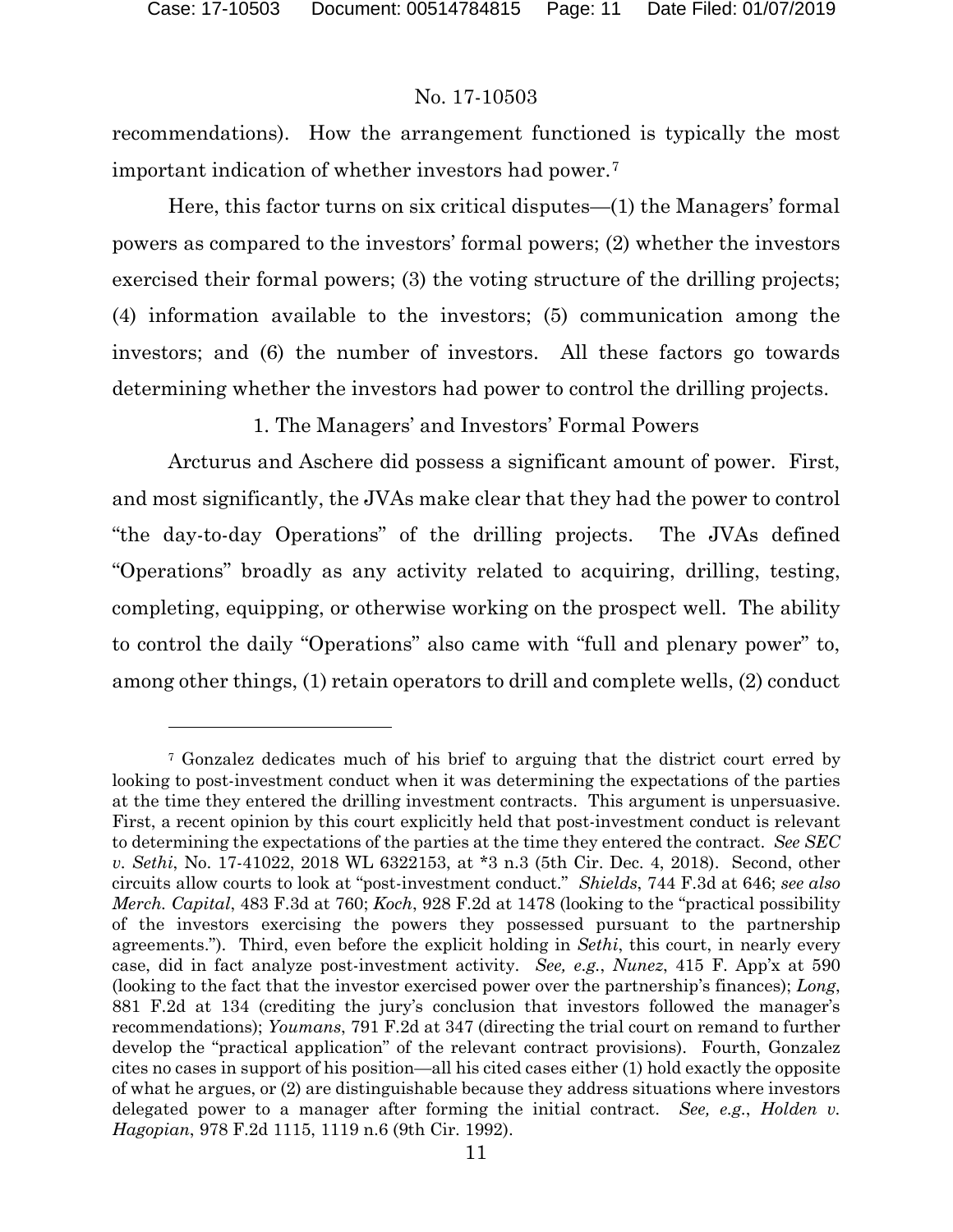surveys, (3) execute "any and all contracts and agreements," (4) make "all" elections or decisions and "bind the Joint Venture," (5) make payments with funds belonging to the projects, (6) execute operating agreements, and (7) execute powers of attorney. Second, when dealing with third parties, the Managers had the power to execute contracts that contained "such provisions as the Managing Venturer deems expedient."

Third, the Managers had the power of the purse and could "charge the Joint Venture . . . all reasonable expenses incurred by the Managing Venturer in the operation of the Joint Venture." Fourth, these powers were exclusive according to the JVA, no investor besides the Manager could "act on behalf of, sign or bind the Joint Venture with respect to Operations of the Joint Venture." Finally, the Managers also had "sole and absolute discretion" to interpret ambiguous or unclear provisions.

While the Managers had significant power, the investors, at least formally, were not without countervailing powers. Most importantly, the investors had the power to remove Arcturus and Aschere as managers with a 60% vote—a power this court has called "an essential attribute of a general partner's . . . authority." *Youmans*, 791 F.2d at 347. This court has also held that similar removal provisions do not divest investors of their power. *Williamson*, 645 F.2d at 409, 424 (suggesting that 60% and 70% removal requirements did not shield the manager from removal); *Youmans*, 791 F.2d at 346-47 (holding that the investors had power over the scheme, in part because of a majority vote removal provision); *see also Holden*, 978 F.2d at 1120 (finding no investment contract where manager could be removed with simple majority vote). Nor is the 60% requirement as burdensome as removal provisions that other courts have addressed. *See, e.g.*, *Merch. Capital*, 483 F.3d at 757-58 (holding that provisions requiring unanimous, for-cause removal made manager "effectively unremovable").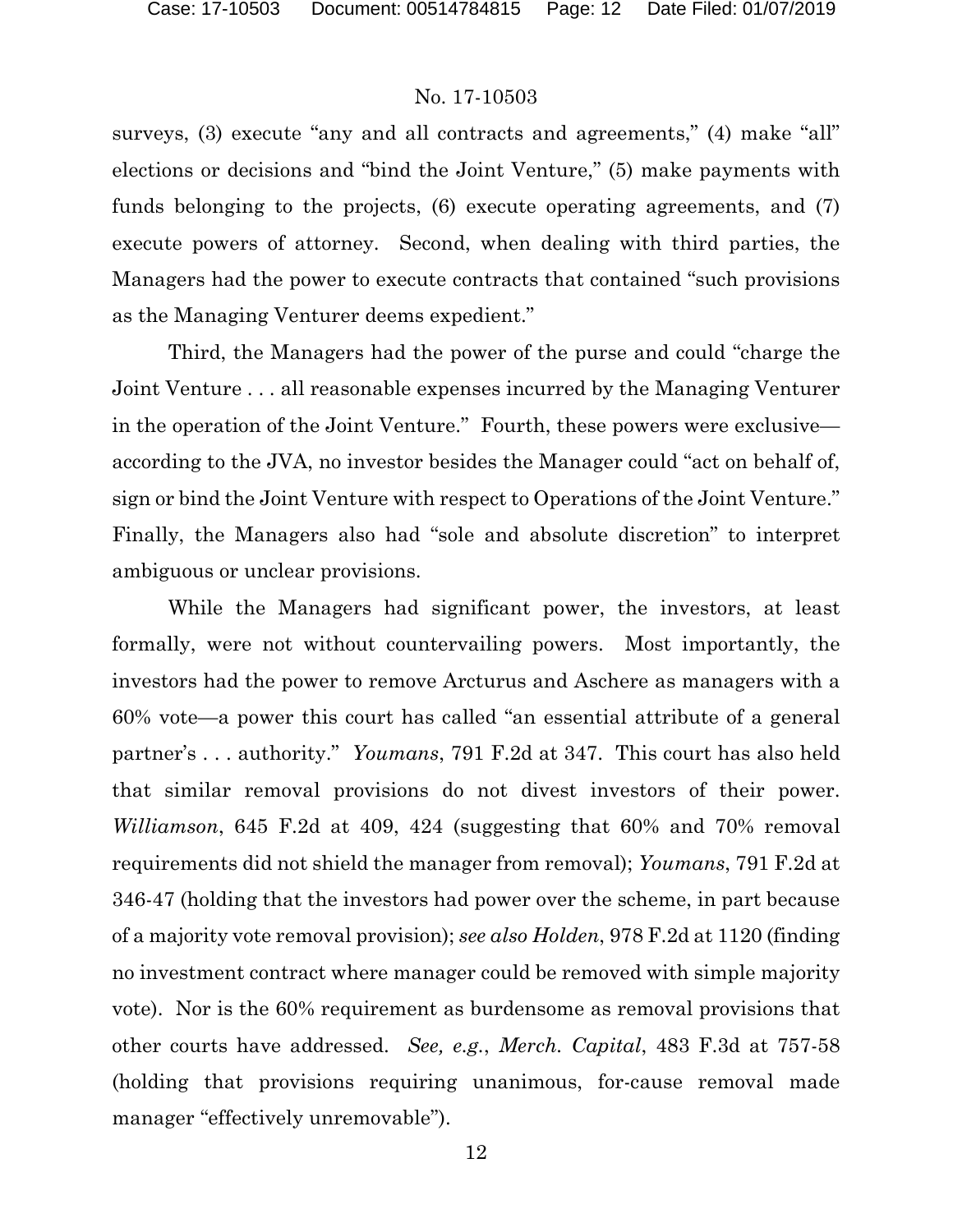The investors also had authority over almost all of the Managers' powers. For example, the JVAs clarify that the "Joint Venture and all of its affairs, property, and Operations shall be managed and controlled by a majority of the Venturers." The JVA also qualifies the Manager's power by giving the investors veto power—the seven "Operations" powers outlined above are all subject to "the affirmative Vote of the Venturers." If this provision was followed in practice, then the Manager could not bind the drilling project without the investors voting to affirm. The investors also had the power to develop rules and procedures governing meetings and voting, demand a meeting, amend the JVA, receive financial information and information about third-party transactions, and inspect the project's books. The signing documents given to the investors also make clear that the investors will be required to take an active role in governing the drilling projects. They also clearly state that the venture is not a security, putting the investors "on notice" that "federal securities acts" will not protect them. *Williamson*, 645 F.2d at 422. Further, if an investor did not send money for an assessment, it was interpreted as a "no" vote, so the baseline voting rules did not necessarily favor the Managers, unlike other cases. *See Merch. Capital*, 483 F.3d at 760 ("[T]he voting process was tilted in [the defendant's] favor from the very start. The partnership agreement provided that unreturned and unvoted ballots were voted in favor of management.").

Added together, these provisions, at least formally, give the investors significant control over the drilling projects. Indeed, nearly all of the Managers' powers are subject to an affirmative vote by the investors. Other cases have held that investors with similar powers possessed control over the partnership. *See, e.g.*, *Koch*, 928 F.2d at 1478-79 (holding that partners had at least formal power where "[a]dditional assessments of capital must be approved by 75 percent of the partnership units; a majority of the partnership

13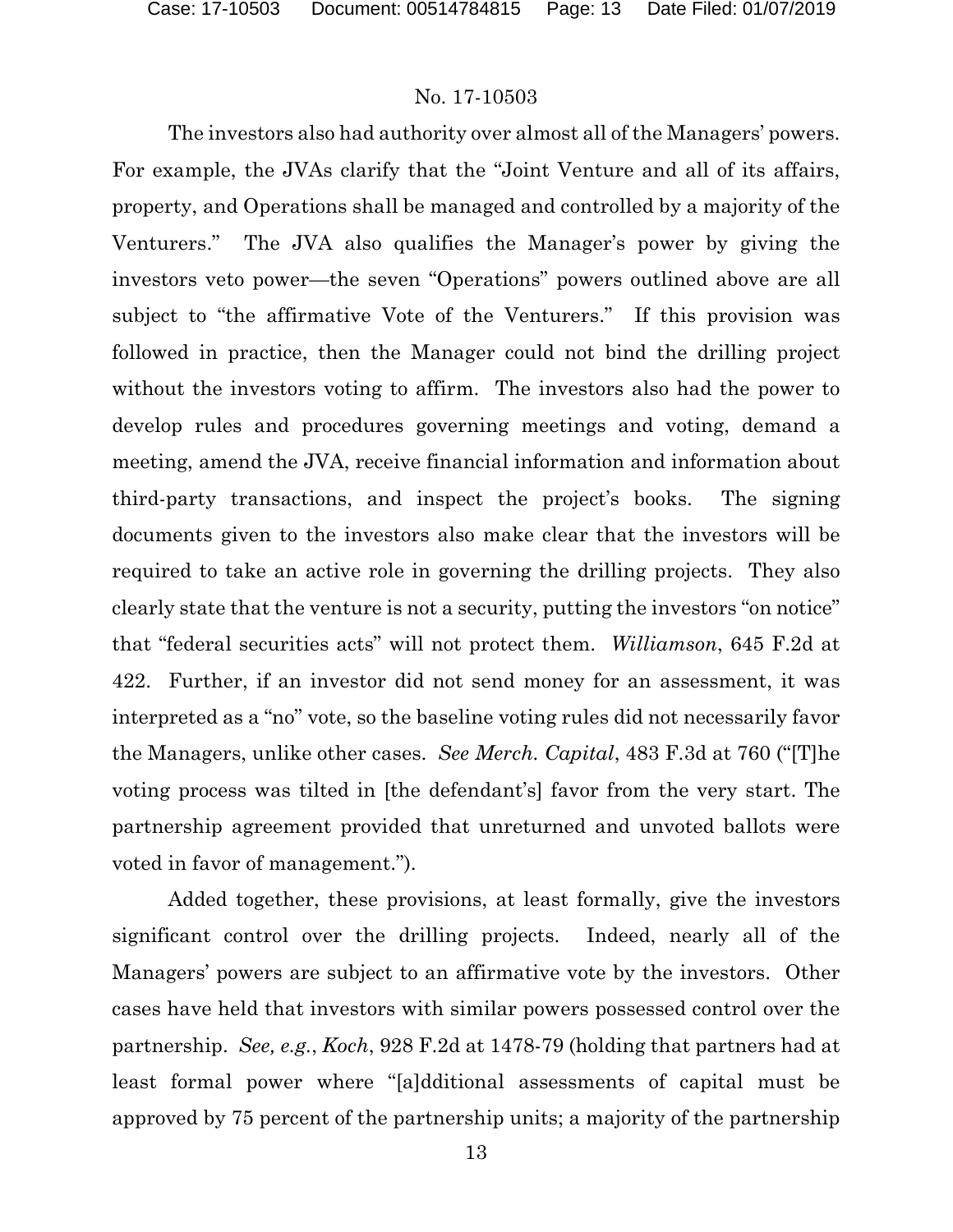units can remove any person from a management position; decisions regarding the management and control of the business must be made by a majority vote").

## 2. The Investors' Powers in Practice

But, as the case law makes clear, formal powers are not dispositive courts must determine whether investors can and do exercise those powers. *See, e.g.*, *Youmans*, 791 F.2d at 347 (directing the trial court on remand to further develop the "practical application" of the relevant contract provisions). Here, the record suggests that the investors utilized their powers. The record shows votes taken on a variety of actions, such as increasing production units; completion; workover and recompletion; new projects; and dissolution. The record also contains communications from the Managers requesting a vote on a subsequent cleanout proposal. Fifteen investors also submitted affidavits declaring that they had the power to, and did in fact, vote on a variety of decisions. And the record does not show that Arcturus or Aschere took any significant actions without the investors' prior approval. The fact that the investors voted and took actions to manage the drilling projects makes this case different than others where the district court appropriately granted summary judgment. *See Sethi*, 2018 WL 6322153, at \*4 (affirming the district court's grant of summary judgment where "[t]he investors never held a meeting and did not vote on any matter.").

# 3. The Projects' Voting Structure

The SEC and the district court placed great weight on the contract provisions covering completion assessments and additional assessments. When faced with the Managers' recommendation to complete a well and enter a turnkey completion contract, the investors can vote for or against completion. If the investors vote to complete the well, then the project charges them a completion assessment of up to \$100,000. If an investor fails to pay the assessment, then he is considered to have abandoned his interest. For

14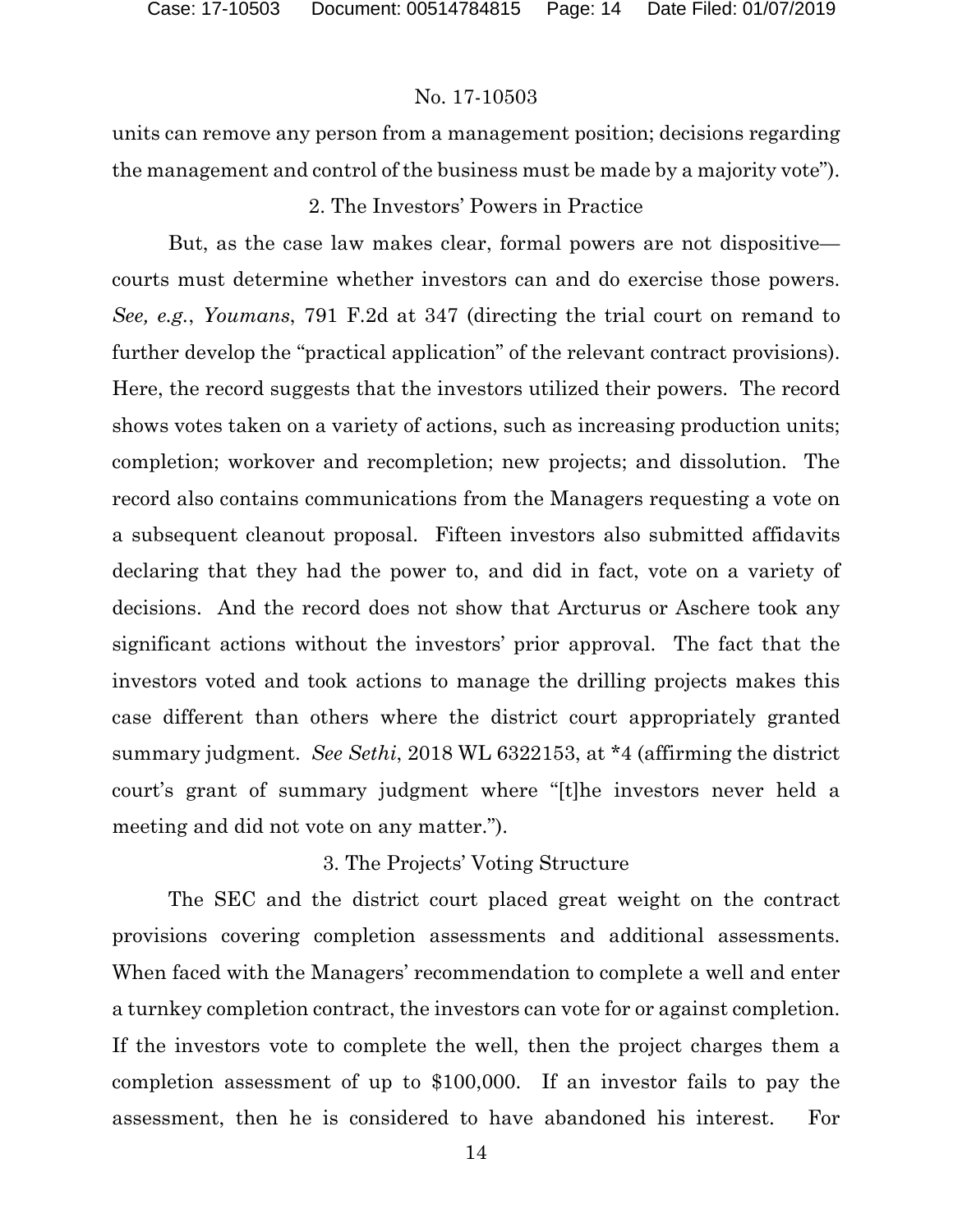### No. 17-10503

additional assessments, if the investors vote to approve additional work, each investor has one of three choices. Investors must either pay the assessment, abandon their interest, or pay a penalty if they pay the assessment late. An investor who pays late becomes a non-participating investor and can be reinstated only by paying the penalty. This arrangement, according to the SEC, presents investors with a Hobson's choice—follow the manager's recommendation or you are out.[8](#page-14-0)

These provisions, however, do not operate like the SEC suggests. To help clarify, these provisions must be placed in the context of an inherently speculative investment like drilling. One law review article describes the initial payment in these contracts as the cost of "being allowed to participate" until the point when the investors choose whether to complete the well. R.K. Pezold & Danny Richey, *The "Industry Deal" Among Oil and Gas Companies and the Federal Securities Acts*, 16 Tex. Tech L. Rev. 827, 833 (1985) [hereinafter, *Industry Deal*]. Splitting the process into drilling and completion makes sense because it allows investors to get a glimpse inside the well without paying for completion upfront. Only later, after gathering more information from the drilling process, do investors choose if they want to complete the well. This split between the initial drilling and completion effectively gives investors an additional chance to cut their losses. The signing papers follow this general split and make clear that investors are only entering a turnkey drilling contract—completion, which is not mandatory, requires additional investment.

<span id="page-14-0"></span><sup>8</sup> The SEC argues that investors who oppose the Manager's recommendation are either charged a penalty or kicked out of the project. But that assertion is not true. We cannot find anywhere in the offering documents where an investor is kicked out for voting against the Manager's recommendation. The only reason an investor is kicked out is for failing to pay his proportionate share of completion costs after an affirmative vote has been taken.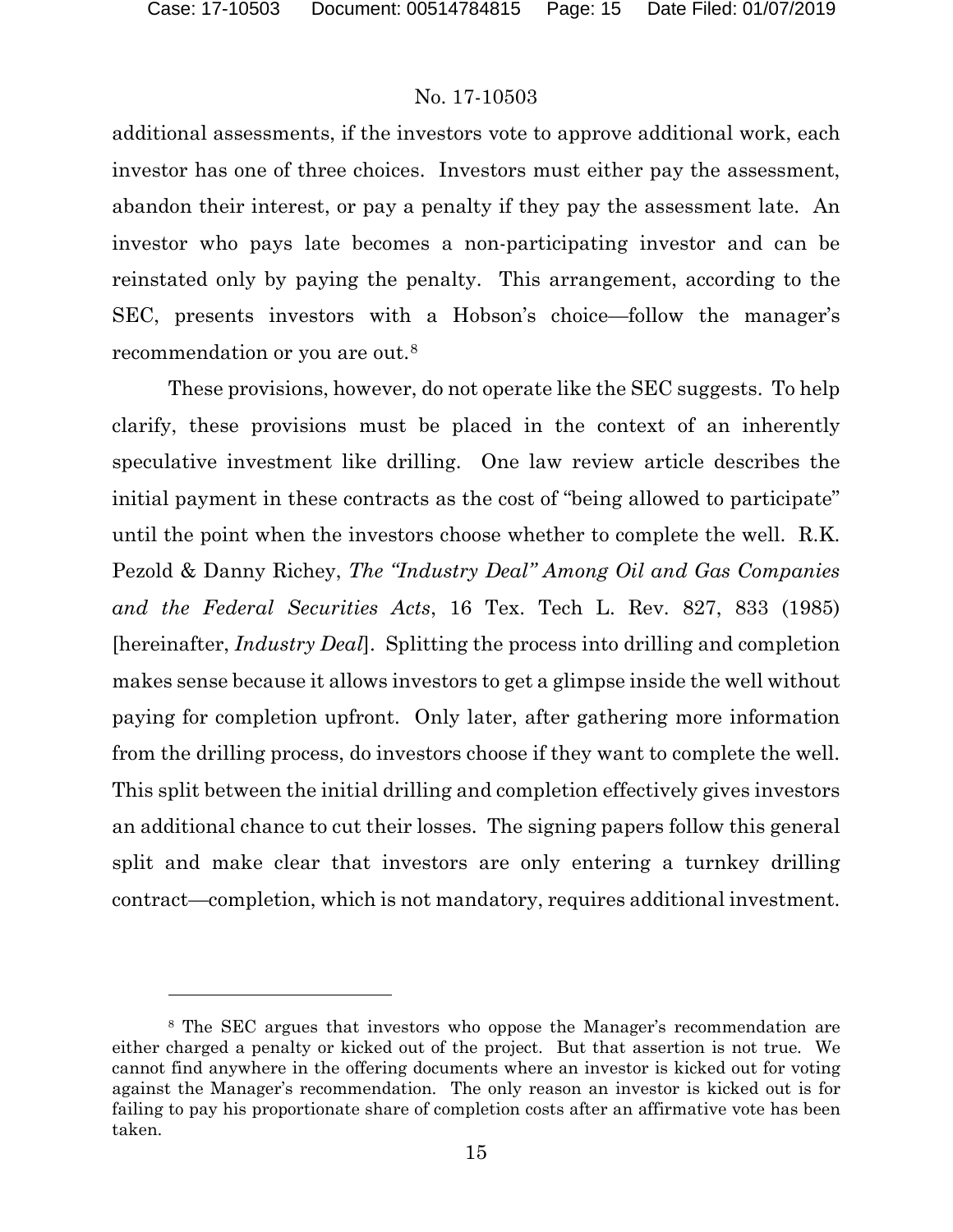### No. 17-10503

Returning to the investors' choices with this basic background, the arrangement does not strip the investors of power. If an investor votes for completion, he does not lose power because he must pay for completion costs. If the investor thinks the well is a lost cause, then allowing him to abandon his interest also does not strip him of power. The entire project is presumptively organized around one well—if the investor thinks it is not going to be profitable after drilling, then he likely would want out of the project without wasting additional money.[9](#page-15-0) These investors are free to "stand aside, incur no further costs, and allow the 'consenting owners' to proceed with any completion activities desired." *Industry Deal*, at 833 n.27.

When it comes to subsequent operations, if an investor is unclear what to do, he can avoid paying. The investor then becomes a non-participating investor. But the investor's initial silence is not permanent—the investor can pay a "pre-agreed and substantial economic penalty" and become a participating investor again. *Industry Deal*, at 834 n.27. This penalty also makes sense. When an investor fails to pay operation costs, other participating investors are forced to take up the financial slack, increasing their risk. The penalty serves to compensate the "risk-taking" investors who bore the added risk. *Industry Deal*, at 834 n.27. While the SEC argues that these consequences eliminate any voting power, they can be seen in a more positive light as preventing free-riding.

The case law, while not oil-and-gas specific, further supports this intuition. In *Williamson*, this court did not attach any significance to a similar voting plan. 645 F.2d at 409. The voting plan there required the manager to present the investors with "any proposal for development." *Id.* at 409. The

<span id="page-15-0"></span><sup>&</sup>lt;sup>9</sup> An email from at least one investor confirms this intuition. In the email, the investor, angry at the project's failure, says that he is "far more comfortable not losing more money than  $\dots$  putting more into this losing project."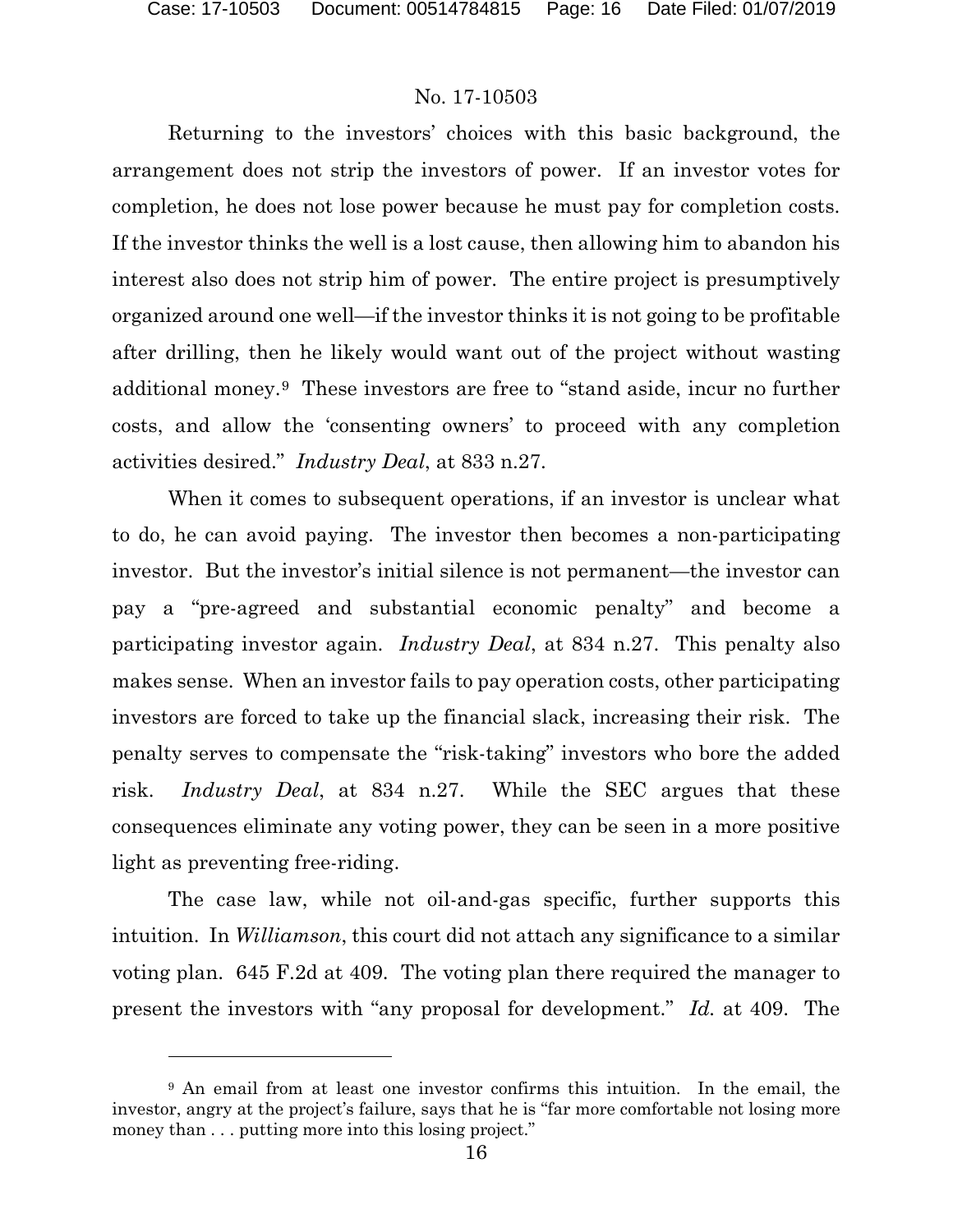### No. 17-10503

investors could approve the proposal by a "vote of the holders of 60% or 70% in joint venture interests." *Id.* Importantly, if the investors accepted the proposal, the investors who approved it were "obligated to purchase the interests of those who [did] not." *Id.* Structurally, the consequences were like those here—vote yes, pay more money; vote no, you are out.<sup>[10](#page-16-0)</sup> If such a structure was not a Hobson's choice there, it is unclear why it would be here.

### 4. The Source of Investors' Information

The SEC argues, and the district court held, that the investors' powers were weak because they relied on the Managers for information about the drilling projects.<sup>11</sup> Some case law does suggest that investors are powerless when all of their pertinent information comes from the managers.<sup>[12](#page-16-2)</sup> But mere control over information does not, on its own, strip investors of their power to vote. The source of information only matters when the investors do not receive enough information to make an educated decision. *See Sethi*, 2018 WL 6322153, at \*4 (affirming the district court's grant of summary judgment because the defendant "gave the investors little to no information"); *Merch. Capital*, 483 F.3d at 759 ("[The defendant] controlled how much information

<span id="page-16-0"></span><sup>10</sup> The main difference was that dissenters in *Williamson* got their investments back, but that has more to do with riskiness than control of the venture.

<span id="page-16-1"></span><sup>11</sup> Control of information can go to the first or second *Williamson* factors. *See Long*, 881 F.2d at 137. It goes to the first factor when the party in control of information prevents otherwise competent investors from exercising control over the partnership or venture. For example, the controlling party can provide only a small amount of information that supports its position. *See Merch. Capital*, 483 F.3d at 759. Control of information goes to the second factor when the investors are not sophisticated enough to understand the information they are given. *See Long*, 881 F.2d at 135-36.

<span id="page-16-2"></span><sup>12</sup> The SEC relies on *Long* for this point, but this reliance is misplaced. *Long* was primarily about whether investors can acquire experience and knowledge from the defendant—the second *Williamson* factor—not the source of the information. When it came to the first *Williamson* factor, the court in *Long* relied on the jury's conclusion that the investors relied exclusively on the defendant's recommendations, as established by a documented pattern of voting. *See Long*, 881 F.3d at 134.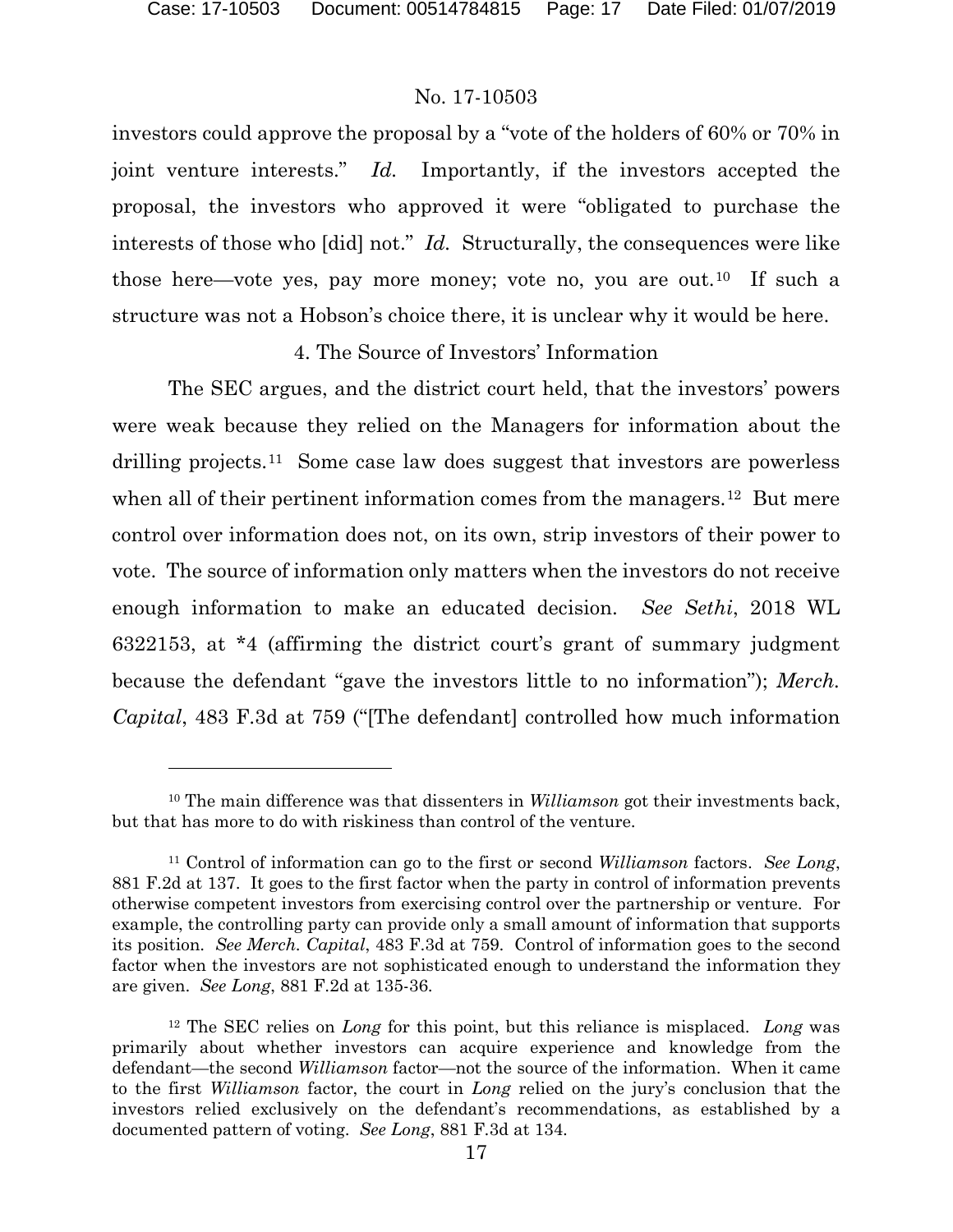appeared in the ballots, and did not submit sufficient information for the partners to be able to make meaningful decisions to approve or disapprove debt purchases."). In *Merchant Capital*, for example, the Eleventh Circuit held that investors could not effectively exercise their voting rights because the manager only gave investors three pieces of information, which was not "sufficient information for the partners to be able to make meaningful decisions." *Id.* at 759. This conclusion was established at trial by expert testimony. *Id.*

This case is not like *Merchant Capital*. The record suggests that investors had numerous sources of information. The Managers sent email updates to the investors on numerous occasions. Some emails contained dayby-day updates. Other emails in the record had attachments of "comprehensive digital daily drilling reports." Another email references a 24 hour "video surveillance" system being installed for remote access of visual management of drilling operations." Some emails in the record welcomed investors to come visit the drilling site. And fifteen different investors corroborated this record evidence with affidavits, declaring that they stayed well-informed through "persistent status updates" in the form of "geologic data, well data, proposed oil and gas contracts, . . . video surveillance and other forms of live monitoring." All this information goes far beyond the three pieces of information provided to investors in *Merchant Capital*. More importantly, this court does not have the "trial testimony" of numerous witnesses and experts to determine, as a matter of law, that the investors had enough information to "make an informed decision." *Merch. Capital*, 483 F.3d at 758.

 The SEC also seems to suggest that the investors lacked control because the Managers picked the experts who were providing much of the technical data. But it is unclear whether this choice mattered. It is possible, for example, that the Managers were simply conduits for information—the consultants sent the Managers information about the well, which the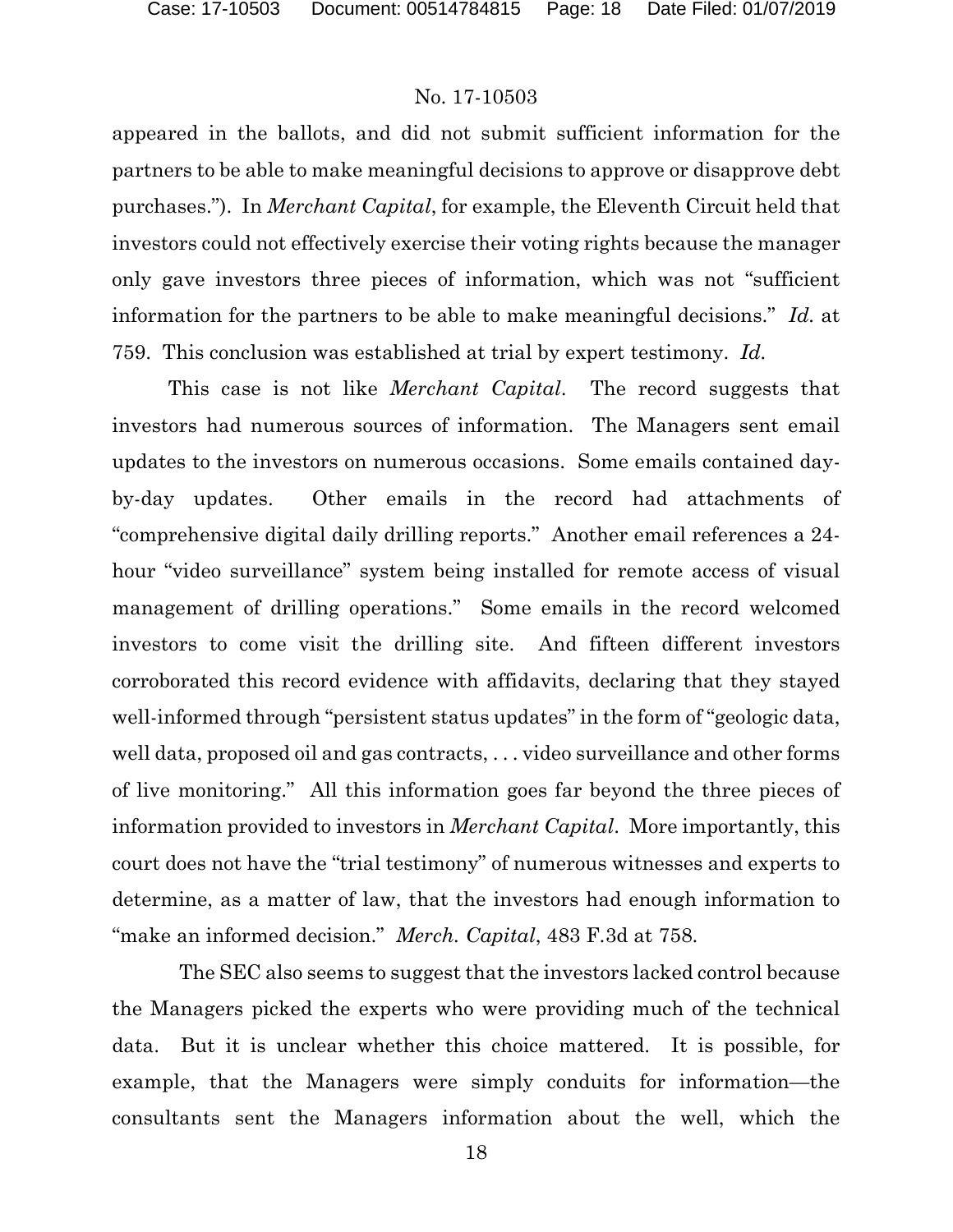### No. 17-10503

Managers then passed to the investors. As noted above, the Managers sometimes passed along the raw data they received from the operators. If the investors and Managers had access to the exact same data, the investors could draw their own conclusions about the prospect wells. And the SEC does not point to any facts showing that the consultants presented biased information. Nor does the SEC point to any facts showing that the Managers misled the investors with false or altered information.

### 5. Investor Communications

The SEC argues that the investors' powers were useless because they could not contact each other and coordinate their votes. The SEC also argues that the Defendants would not release investor contact information. The record lends some support to these contentions.[13](#page-18-0) According to one investor, Douglas Traver, Parvizian withheld investor information at least once. Four of the six JVAs also protected investor contact information as "confidential and a trade secret of the Managing Venturer." For these four projects, no investor was entitled to learn the identity of other investors. And when the Managers sent emails to all of the investors on a given project, they generally blind-copied the recipients, preventing them from easily contacting other investors. Most troublingly, one investor, Richard Ullrey, declared that Parvizian threatened legal action against him for contacting other investors.

The case law adds force to these arguments. Courts have previously held that investors might lack real power if they are unacquainted and unable to

<span id="page-18-0"></span><sup>&</sup>lt;sup>13</sup> The district court placed weight on the fact that the investors were "located across" the United States." But this factor originated with a Supreme Court opinion from 1946, and it is antiquated today. *Howey*, 328 U.S. at 299. The investors, if they had contact information for each other, could communicate using telephone, email, text messages, or video calls. While physical proximity still deserves some weight—it might, for example, play some role in facilitating introductions—it is not necessarily a critical factor with the many forms of communication available today.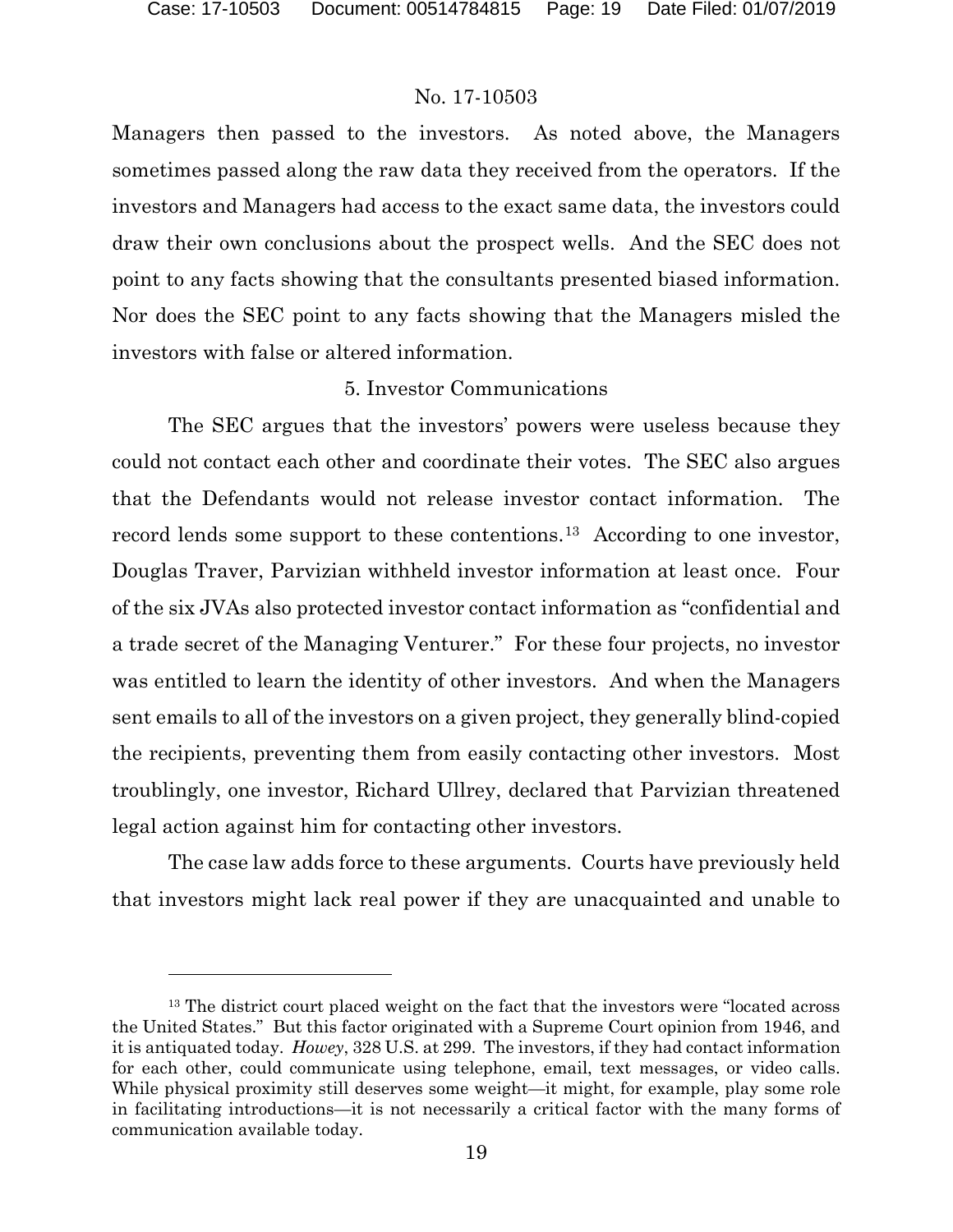#### No. 17-10503

communicate. *Merch. Capital*, 483 F.3d at 758 n.8 (holding that partners did not have meaningful voting power, in part, because "[s]uch a move would have required a two-thirds vote of geographically distant, unacquainted partners"); *cf. Howey,* 328 U.S. at 299.

But the record is not as clear as the SEC suggests. The record shows that the investors did in fact communicate with each other. They communicated on phone calls. The record also contains emails between a multitude of investors communicating about a vote to complete a drilling project. Several investors also declared that they communicated with each other at venture meetings. Another investor declared that he received investor contact information. The record also shows documents in which the Managers identified the other investors. And even though Ullrey declared that he feared contacting other investors after Parvizian allegedly threatened him, he nevertheless sent emails to other investors two years later.

The district court did not analyze these documents. With so many investors declaring that they could communicate with each other, and evidence of actual communications, the Defendants raised a genuine issue about whether the investors could communicate with each other and organize. Ullrey's potentially conflicting statements are a case in point on why a full factual hearing with cross-examination is needed.

### 6. The Number of Investors

Each drilling project had anywhere from 35 to 108 investors. These numbers run on the high end of the case law. And they seem to be on the high end of industry norms.[14](#page-19-0) But at least one case held that 160 investors in a partnership was not a number so large that each partner's role was "diluted to

<span id="page-19-0"></span><sup>&</sup>lt;sup>14</sup> In *Industry Deal*, the authors explain that these contracts are normally structured with three investors and an operator on a "third-for-a-quarter" basis. *Industry Deal*, at 833. Investors pay one-third of the drilling costs and receive one-quarter of the revenue.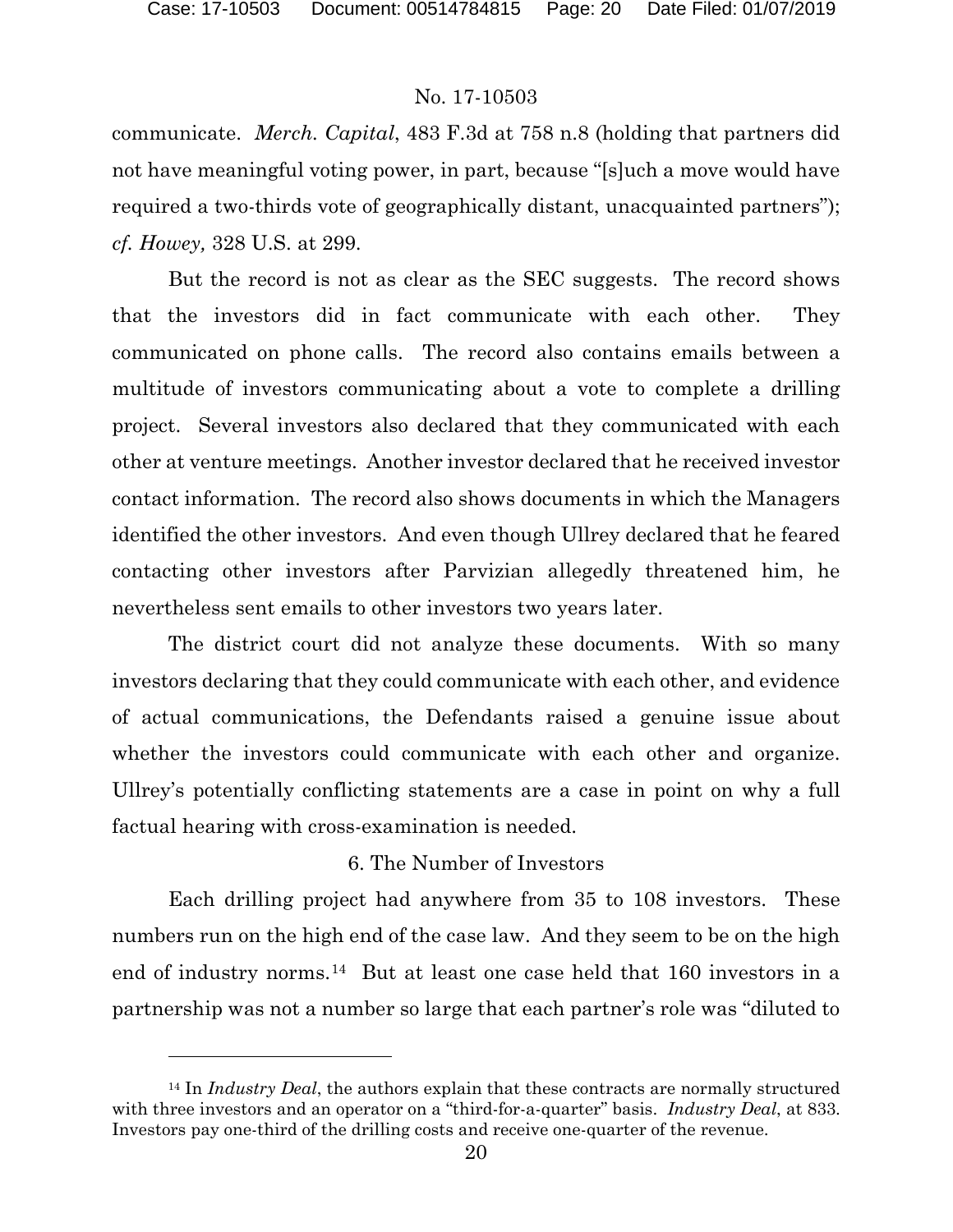the level of a single shareholder." *Koch*, 928 F.2d at 1479 & n.12; *see also Rivanna*, 840 F.2d at 238 (finding that a partnership with 23 members was not a security). Further factual development is needed to determine whether the size of each drilling project stripped the investors of their power.

## 7. Conclusion of the First *Williamson* Factor

In sum, there is evidence in the record that (1) the investors had formal powers, (2) they used these powers, (3) the voting structure was not necessarily coercive, (4) the investors received information, (5) they communicated with each other, and (6) the number of investors was not so high that it eliminated all of their power. We reverse the district court's ruling on the first *Williamson* factor.

### B. THE SECOND *WILLIAMSON* FACTOR

The second *Williamson* factor is whether the drilling project investors were "so inexperienced and unknowledgeable in business affairs" that they were "incapable of intelligently exercising" their powers. *Williamson*, 645 F.2d at 424. Generally, an interest in a partnership is more likely to be a security if it is sold to "inexperienced and unknowledgeable members of the general public." *Id.* at 423. But proving that investors are inexperienced requires evidence about the investors themselves. *See Merch. Capital*, 483 F.3d at 762 ("[T]he SEC presented uncontradicted evidence that the individual partners had no experience in the debt purchasing business."); *Nunez*, 415 F. App'x at 589 (examining the experience of the individual plaintiff); *Williamson*, 645 F.2d at 424-25 (examining the experience of each investor). And investor expertise "must be considered in relation to the nature of the underlying venture." *Long*, 881 F.2d at 135. This requirement, however, should not be read to suggest that investors necessarily need a specialized background.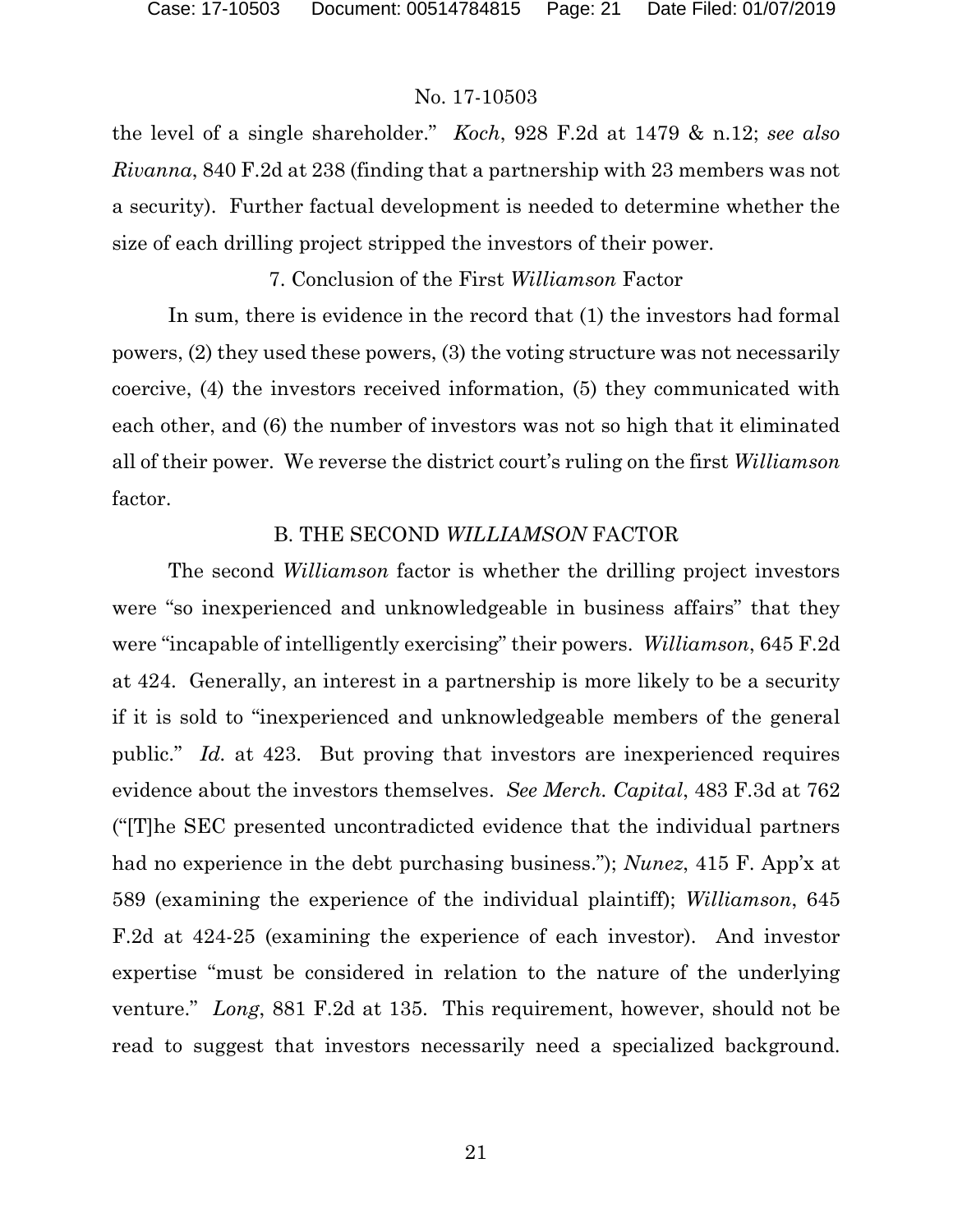### No. 17-10503

Investors, added together, simply need enough expertise to operate the partnership effectively, which may or may not require specialized training.[15](#page-21-0) 

Here, the SEC argues that the investors were inexperienced for two reasons. First, the Defendants engaged in an indiscriminate cold-calling campaign that did not seek out experienced investors. Second, the SEC points to statements from four investors that they were inexperienced in drilling investments. These arguments are not convincing.

The cold-calling campaign is probative of the investors' experience. In assessing the second *Williamson* factor, courts rightly examine how a partnership acquired its members. *See, e.g.*, *Long*, 881 F.2d at 135 (holding that investors in a cattle farm were not experienced, in part, because the scheme "advertised its feeding program in financial publications . . . and in large-city newspapers . . . and did not advertise in agricultural periodicals or in other publications likely to have a readership acquainted with cattlefeeding"). A court can glean information about investors by examining how

<span id="page-21-0"></span><sup>&</sup>lt;sup>15</sup> The parties dispute whether all investors need specialized experience to satisfy the second *Williamson* factor. While courts consider investors' experience "in relation to the nature of the underlying venture," *Long* 881 F.2d at 135, they do not require all investors to have specialized knowledge. For example, in *Nunez*, an investor-plaintiff argued that he was forced to rely on the manager because he lacked experience in "sand and gravel mining." *Nunez*, 415 F. App'x at 589. The court rejected this argument because others in the partnership had sand and gravel experience. Following a Fourth Circuit case, we reasoned that "[b]usiness ventures often find their genesis in the different contributions of diverse individuals—for instance, . . . where one contributes his technical expertise and another his capital and business acumen." *Nunez*, 415 F. App'x at 590 (quoting *Robinson v. Glynn*, 349 F.3d 166, 171-72 (4th Cir. 2003)). The upshot of *Nunez* is that every investor does not need specialized experience. *Id.* at 591. In at least one other case, we did not require any specialized experience at all. *Williamson*, 645 F.2d at 424-25 (holding that experience on the Frito-Lay board was "business experience and knowledge adequate to the exercise of partnership powers in a real estate joint venture."). Other courts have also looked only to general business experience. *See Koch*, 928 F.2d at 1479 ("While it is undisputed that none of the investors had prior experience in jojoba farming, that draws the question too narrowly. Under *Williamson*, the relevant inquiry is whether 'the partner or venturer is so inexperienced and unknowledgeable *in business affairs* . . .'" (internal citation omitted) (emphasis in original)).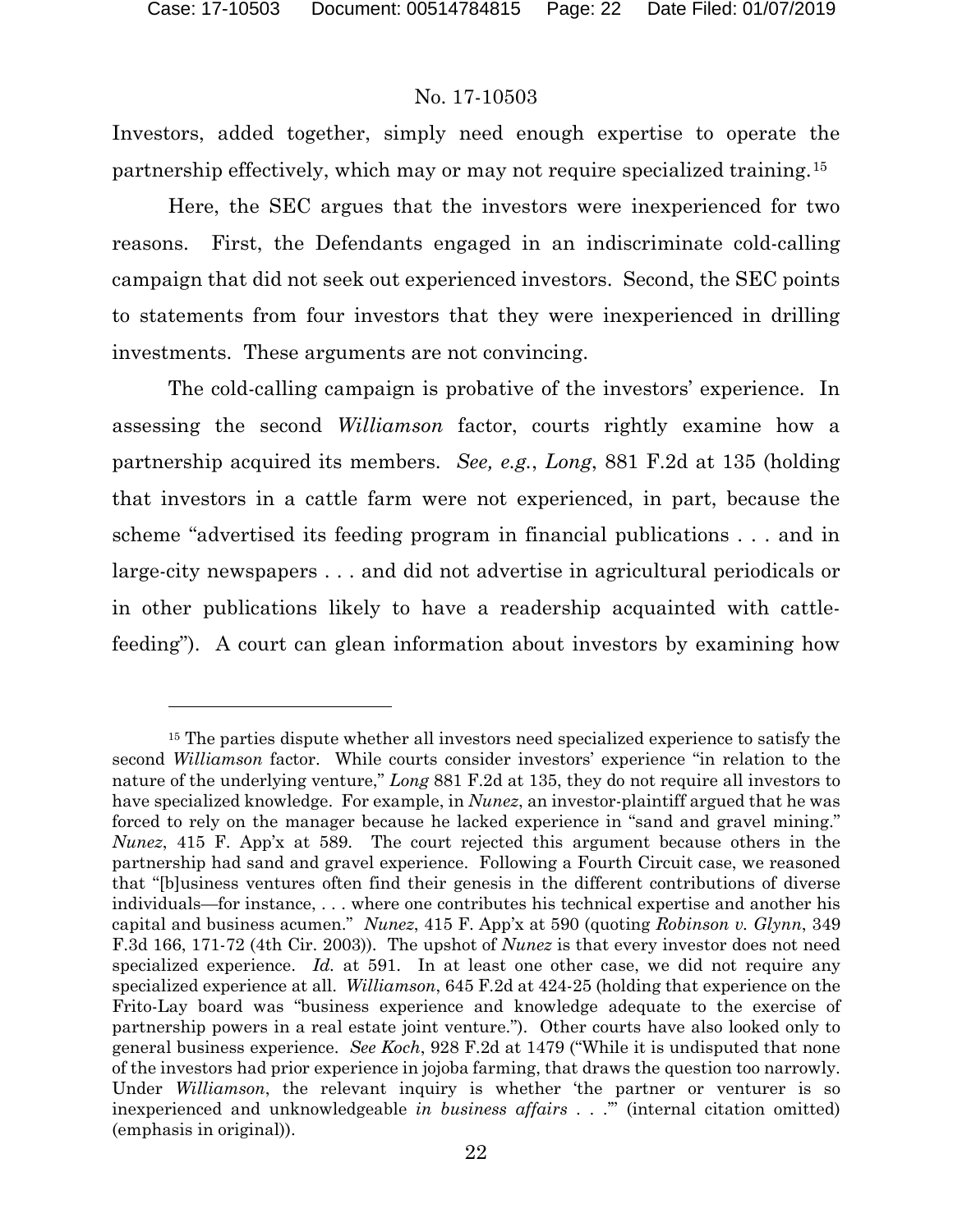### No. 17-10503

and from where the partnership attracted them. But when determining whether investors are experienced, looking at marketing methods is, at best, an indirect source of evidence about the investors.[16](#page-22-0) A better place to look is directly at the investors' actual qualifications. The case law follows this analysis, looking to investor qualifications and using advertisement methods, if at all, merely to bolster a conclusion—it is rarely the only piece of evidence. *See Long*, 881 F.2d at 134-36 (looking to actual evidence of investor experience and then looking to advertising method); *see also Williamson*, 645 F.2d at 425 (looking to each investor's business experience alone). And when it comes to the investors' actual experience, the record does not clearly favor the SEC.

As the Defendants point out, the record shows that many investors did, in fact, have experience in oil and gas drilling. For example, one investor declared that he had "an engineering background" and "participated in other energy ventures with Escondido and Patriot Energy." In an email, another investor disclosed that he had "done 83 of these projects over the last ten years." Another investor declared that he has "extensive experience in investing in domestic energy and often defer[s] to the advice of [his] energy advisors and petroleum engineers." Others made similar declarations. Still others had general business experience.

<span id="page-22-0"></span><sup>16</sup> The SEC stressed the nationwide cold-calling campaign in their briefs and oral argument. By emphasizing that the Defendants called investors across the country from a purchased lead list, the SEC likened the Defendants' marketing strategy to that of an indiscriminate telemarketer. But the SEC put forth no evidence about the lead list the Defendants used to find potential investors—nothing in the record shows who composed it or how it was put together. Meanwhile, the Defendants argue that they vetted investors at the front- and back-end of the sales process. On the front-end, the Defendants averred at oral argument that the potential investors on the lead list were vetted for investing experience before being added to the list. On the back-end, the Defendants argue that they vetted potential investors for investing experience after they were contacted and expressed interest in investing.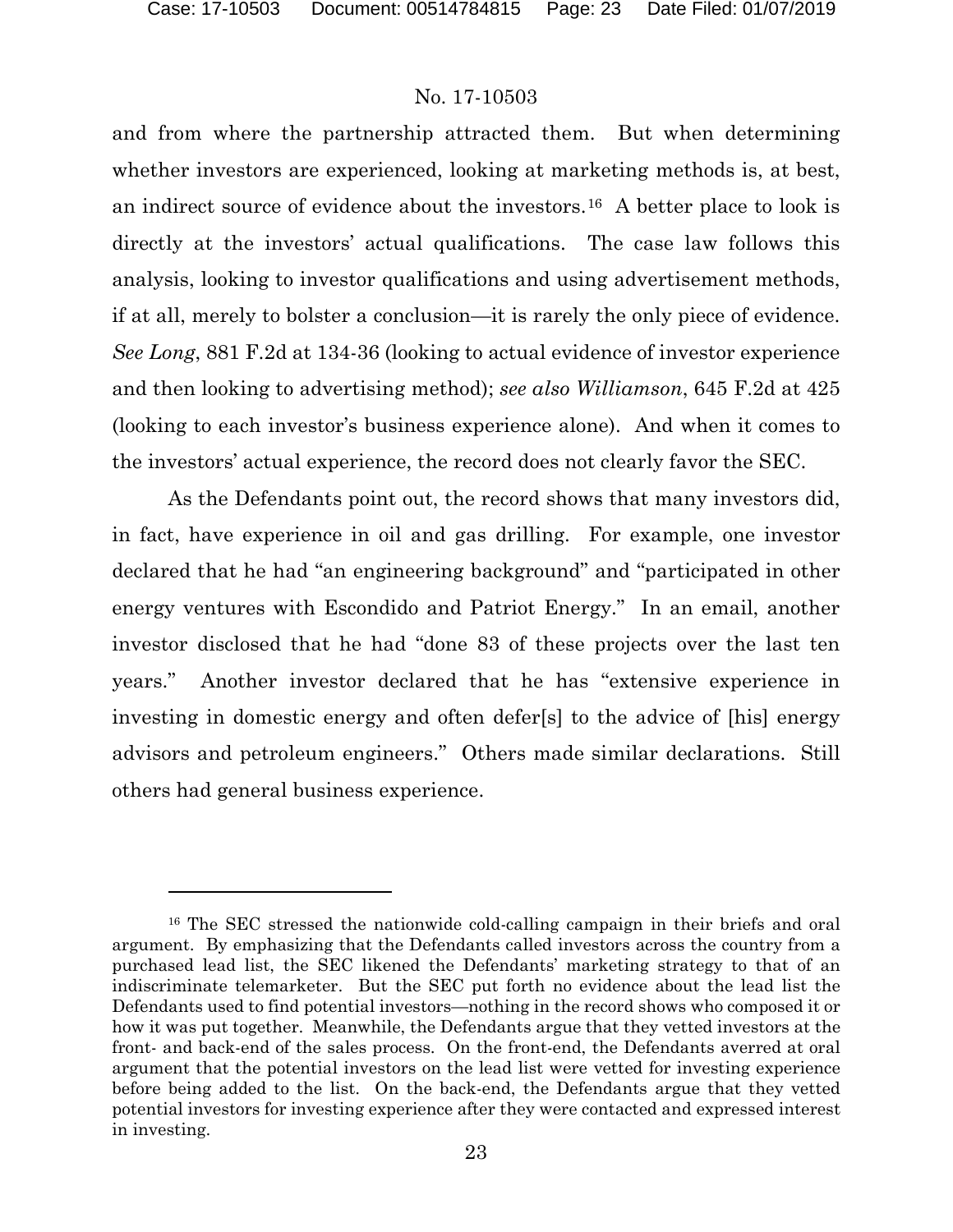### No. 17-10503

The Defendants also required the investors to represent that they had business experience and were capable of intelligently exercising their management powers. The CIM made clear that only qualified investors were eligible. The investors were also required to represent that they were accredited investors.[17](#page-23-0) And at least one of the investors invested in prior Parvizian ventures, a factor that this court previously relied upon when holding that investors were experienced. *See Williamson*, 645 F.2d at 425 ("The defendants' exhibits contain documents from previous ventures which indicate that [two investors] had already been members of other joint ventures organized by [the managers].").

These facts taken together raise a genuine issue about the investors' knowledge and experience. The SEC's evidence does suggest that at least some investors were not experienced, but not enough to grant summary judgment in the face of the Defendants' competing evidence, especially on "a question of fact which should be resolved in the first instance by the trial court." *Koch*, 928 F.2d at 1479. We, therefore, reverse the district court's decision to grant summary judgment on the second *Williamson* factor.

### C. THE THIRD *WILLIAMSON* FACTOR

The third *Williamson* factor is whether the investors are so "dependent on some unique entrepreneurial or managerial ability of [the Managers] that [they] cannot replace the manager of the enterprise or otherwise exercise meaningful partnership or venture powers." *Williamson*, 645 F.2d at 424. As explained in *Williamson*, this factor looks to the unique capabilities of the manager. If the manager has a "non-replaceable expertise" that drew the investors to the venture, then they might "be left with no meaningful option"

<span id="page-23-0"></span><sup>&</sup>lt;sup>17</sup> An "accredited" investor is a person with a net worth over \$1,000,000 independently or combined with a spouse or with individual income over \$200,000 or joint income over \$300,000.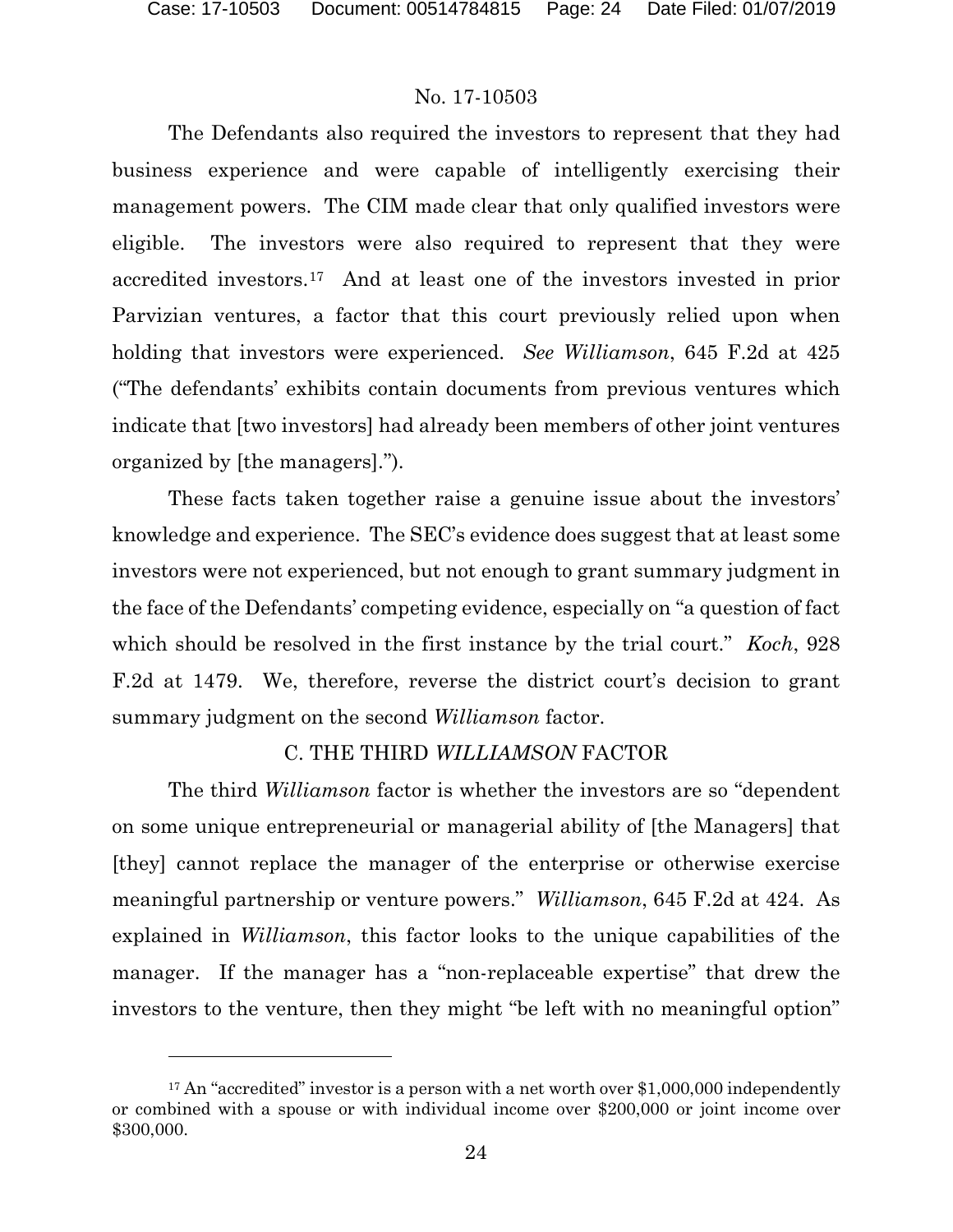other than the manager. *Id.* at 423. For example, investors may be induced to enter a "real estate partnership on the promise that the partnership's manager has some unique understanding of the real estate market in the area in which the partnership is to invest." *Id.* Any right to "replace the manager" would only come at the expense of "forfeiting the management ability on which the success of the venture is dependent." *Id.* Dependence, however, does not extend to the delegation of management duties—"[t]he delegation of rights and duties—standing alone—does not give rise to the sort of dependence on others which underlies the third prong of the *Howey* test." *Id.*

Here, the SEC argues that the Managers were effectively irreplaceable not because of some special skill, but because they had the sole ability to enforce drilling contracts with the subcontractors and unfettered control over the drilling projects' assets. According to the CIMs and JVAs, all investor funds would be transferred to one of the Managers, who would then subcontract with other companies, which were identified in the CIMs, to complete the drilling. According to the SEC, this created two problems. First, even if the investors removed the Managers, they would still be party to the contracts with the subcontractors, making the investors reliant on them—even if removed, the Managers still had the power to enforce, or not enforce, the drilling contracts. Second, the Managers controlled all of the investors' funds. Funds were transferred from the drilling projects into an operating account at Aschere or Arcturus, and investors had no right to the funds. At least one case held that a manager is effectively irremovable where it controls investors' funds and has the sole ability to recoup them. *Merch. Capital*, 483 F.3d at 764.

Neither of the SEC's arguments are convincing. The first argument is unconvincing because the record is not clear enough to say, as a matter of law, that the web of contracts between the projects, Managers, and subcontractors made the Managers irremovable. Nothing in the record demonstrates that, if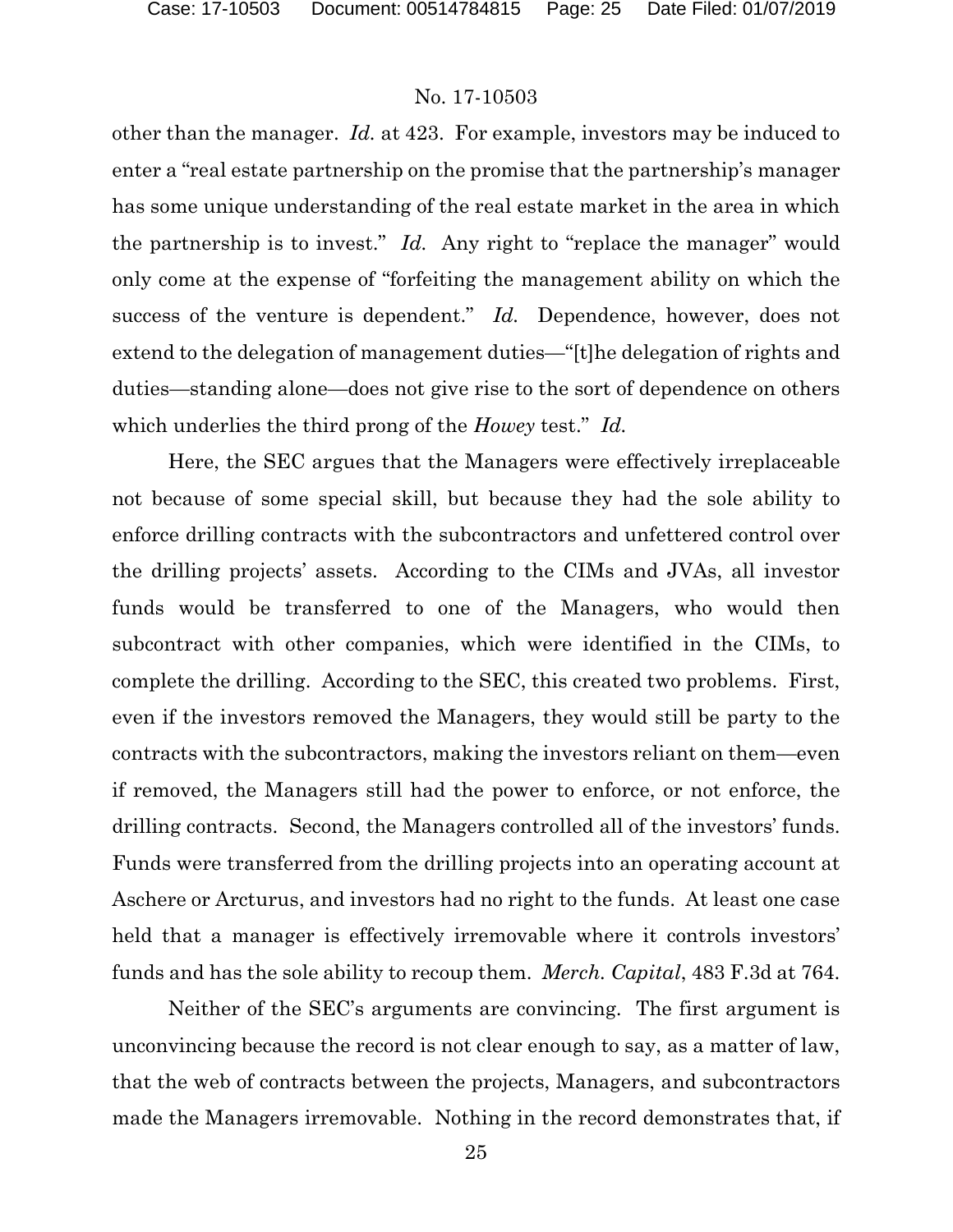Arcturus or Aschere were removed, the drilling projects would be unable to enforce their contracts. On the contrary, the record suggests that the drilling projects would still have contracts with Aschere and Arcturus, who, in turn, would have enforceable contractual relationships with the subcontractors. Nothing in the record suggests that a new manager could not enforce the contract with Aschere or Arcturus through this relationship. And if Aschere or Arcturus failed to perform after being paid, the drilling projects would be in the same position as if some other contracting company failed to perform.

The state of the record in this case contrasts markedly with *Merchant Capital*—the primary case that the SEC cites for their argument. In *Merchant Capital*, the structure of the contractual relationships was like the structure here. The defendant managers there took funds from multiple investors, pooled them, and then pooled them again. The defendants, on behalf of the partnership, entered into a contract with a service-providing company, New Vision, who then entered into a contract with another company, EAM. Investor funds were pooled by New Vision, and then repooled with other funds by EAM. The ultimate question was whether (1) individual investors could get their funds back from the defendant, or (2) they depended on the defendant to get their funds back.

The court held that the investors depended on the defendant for two reasons. First, the defendant did not have effective contractual rights against the service companies. The defendant had pooled the partnership's funds in accounts "owned by New Vision." *Id.* at 764. And the defendant could not get those funds back except "in limited circumstances, or upon termination of the entire contract." *Id.* Second, even if the investors replaced the defendant with a new manager, the right to demand return of investor funds belonged solely to the defendant, not to the partnership. *Id.* Notably, all of these practical difficulties with removing the defendant were established at trial. Here,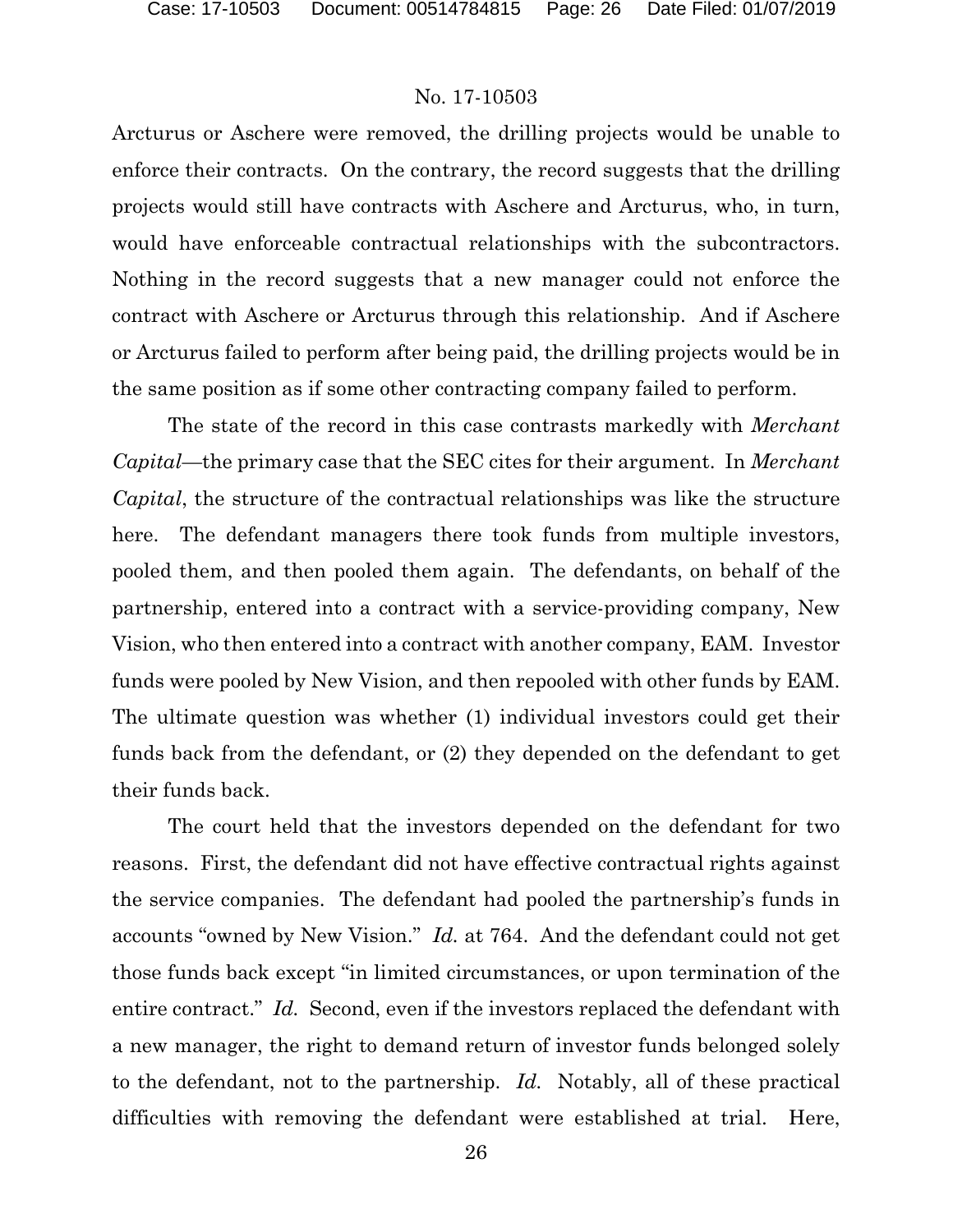though, the SEC merely assumes that the right to enforce the contracts with drilling subcontractors sits solely with the Managers, like in *Merchant Capital*. But no evidence shows that the investors would be unable to enforce a drilling contract if Arcturus or Aschere were removed as the Manager.

While it is true that the Managers made contractual promises to find subcontractors to do the drilling, a mere contractual promise is not enough to find the Managers irreplaceable. In *Williamson*, like here, the manager, Godwin Investments, drafted the relevant venture agreements and promised to perform most of the significant tasks in a real estate venture, like developing the land and rezoning it. But the court held that these contractual provisions were not enough to satisfy the third *Williamson* factor—more is required to establish irremovability than mere contractual relationships.

It is true that the Property would ultimately have to be developed or sold, and in the interim managed, before a profit could be returned on it; and it is true that Godwin Investments promised to perform these tasks. But this alone does not establish a dependence on Godwin Investments so great as to deprive the plaintiffs of their partnership powers. The plaintiffs must allege that Godwin Investments was uniquely capable of such tasks or that the partners were incapable, within reasonable limits, of finding a replacement manager. *Godwin Investment's promise must be more than a binding contract enforceable under state law*; it must create the sort of dependence implicit in an investment contract.

*Williamson*, 645 F.2d at 425 (emphasis added). In short, Aschere and Arcturus are not irreplaceable simply because they made contractual promises to the drilling projects.

The SEC's second argument—the Managers were irremovable because they controlled all of the investors' funds—is unconvincing for two reasons. First, the investors never expected to recover their funds unless the oil and gas wells became productive. The investors did not invest in a pool of debt instruments from which they could withdraw their funds, like in *Merchant*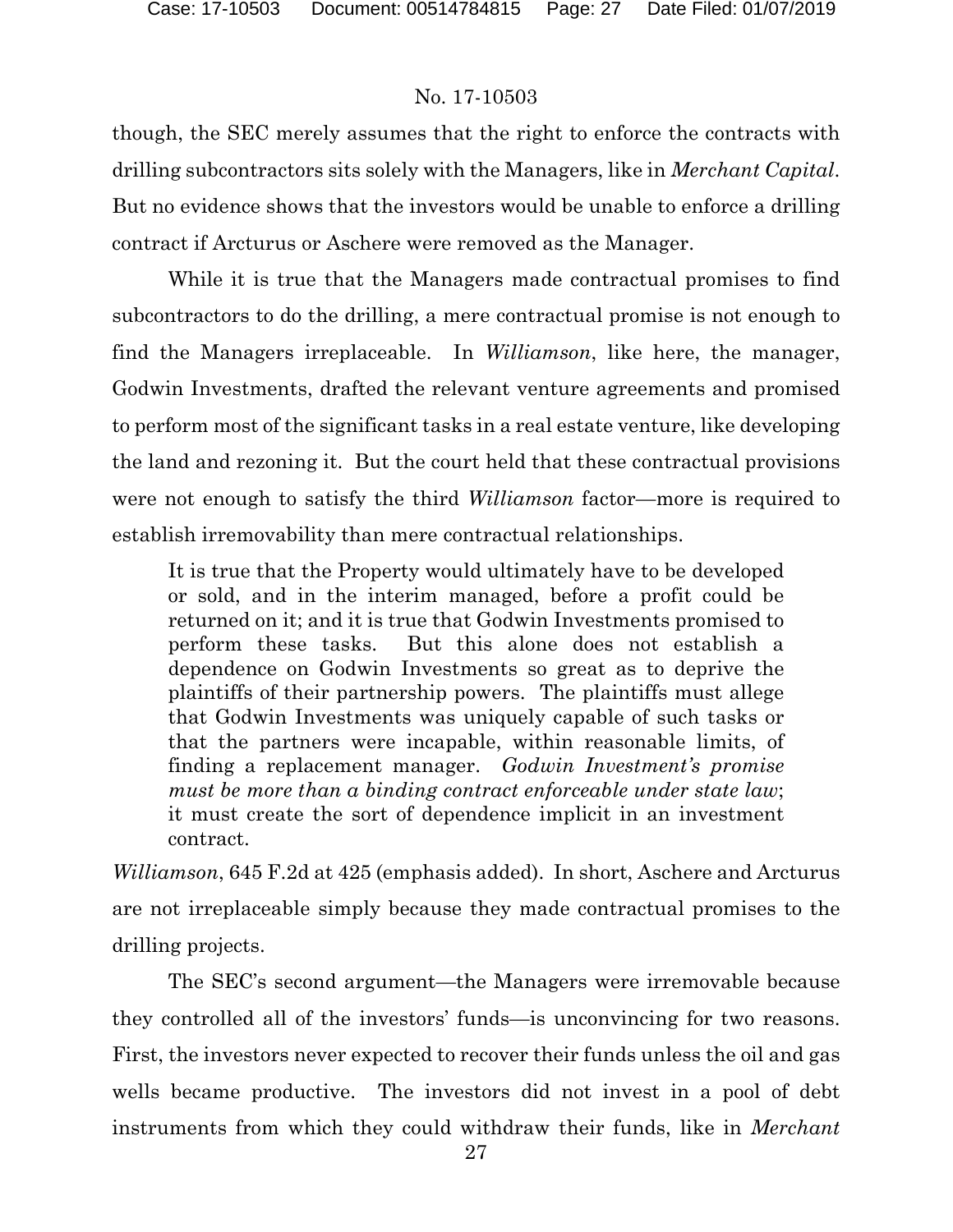*Capital*. The investors sunk their capital into an exploratory drilling project knowing that they would not get it back unless the well became productive. And making the well productive would require further investment. They essentially bought the right to see if the well might be productive, and, if so, to invest in completing the well. The investors could not get back their funds because they spent them on an exploratory drilling contract—one phase of the total operation—not because the Managers controlled them.

Second, the investment here was segmented, as noted above. This case would present a different question if the investors, from the outset, gave all of their funds to the Managers for every phase of the contract—drilling, completion, and subsequent operations—and then the Managers transferred those funds to themselves. In that situation, the Managers might be irreplaceable.

At least one case suggests that locking investors from the outset into turnkey contracts with the manager for each stage of the process might make a manager irreplaceable. *SEC v. Shields* dealt with an almost identical drilling project, but at the motion to dismiss stage. There, the court held that the SEC stated enough facts to satisfy the first *Williamson* factor. *Shields*, 744 F.3d at 645. The first factor was satisfied, even though the investors had the power to remove the manager, because the manager hired itself as the main contractor for the "turnkey drilling *and* completion contracts." *Id.* at 647 (emphasis added). Here, though, the investors were not locked into drilling and completion contracts—they plausibly were able to cut Aschere and Arcturus out of any completion contracts or subsequent operations.

The Defendants put forth enough evidence to raise a genuine issue concerning whether the Managers were effectively irreplaceable. We, therefore, reverse the district court's ruling on the third *Williamson* factor.

28